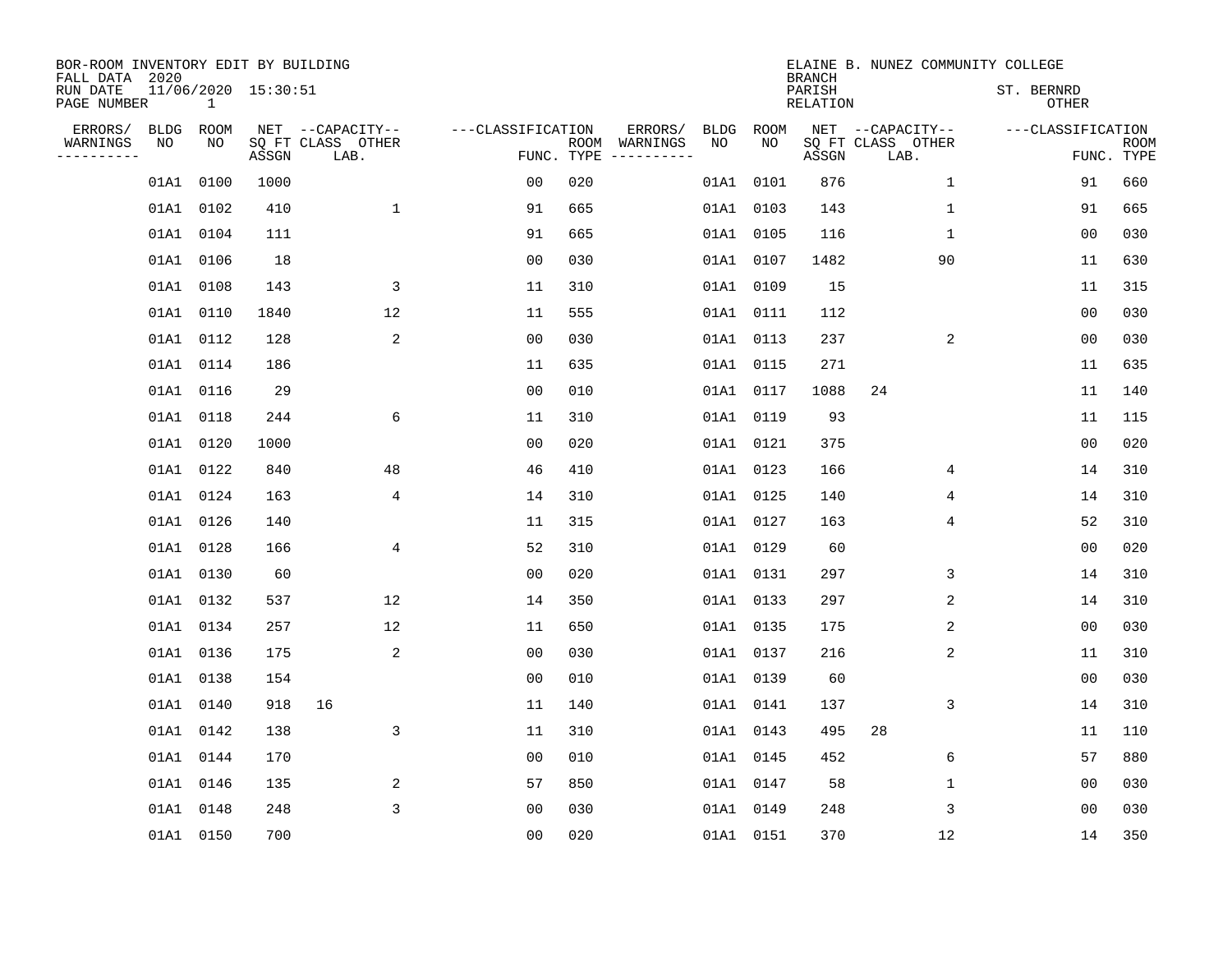| BOR-ROOM INVENTORY EDIT BY BUILDING<br>FALL DATA 2020 |           |           |                     |                   |             |                   |     |                                      |           |           | <b>BRANCH</b>                                                                     |      | ELAINE B. NUNEZ COMMUNITY COLLEGE                                                                                  |            |                            |                    |
|-------------------------------------------------------|-----------|-----------|---------------------|-------------------|-------------|-------------------|-----|--------------------------------------|-----------|-----------|-----------------------------------------------------------------------------------|------|--------------------------------------------------------------------------------------------------------------------|------------|----------------------------|--------------------|
| RUN DATE<br>PAGE NUMBER                               |           | 2         | 11/06/2020 15:30:51 |                   |             |                   |     |                                      |           |           | PARISH<br>RELATION                                                                |      |                                                                                                                    | ST. BERNRD | OTHER                      |                    |
| ERRORS/                                               |           | BLDG ROOM |                     | NET --CAPACITY--  |             | ---CLASSIFICATION |     | ERRORS/                              | BLDG ROOM |           |                                                                                   |      | NET --CAPACITY--                                                                                                   |            | ---CLASSIFICATION          |                    |
| WARNINGS<br>----------                                | NO        | NO        | ASSGN               | SQ FT CLASS OTHER | LAB.        |                   |     | ROOM WARNINGS<br>FUNC. TYPE $------$ | NO        | NO        | ASSGN                                                                             | LAB. | SQ FT CLASS OTHER                                                                                                  |            |                            | ROOM<br>FUNC. TYPE |
|                                                       |           | 01A1 0152 | 122                 |                   |             | 14                | 315 |                                      |           | 01A1 0153 | 140                                                                               |      |                                                                                                                    |            | 14                         | 315                |
|                                                       |           | 01A1 0154 | 220                 |                   | 2           | 14                | 310 |                                      |           | 01A1 0155 | 628                                                                               | 30   |                                                                                                                    |            | 14                         | 110                |
|                                                       |           | 01A1 0156 | 710                 | 36                |             | 14                | 110 |                                      |           | 01A1 0157 | 189                                                                               |      | $4\overline{ }$                                                                                                    |            | 14                         | 650                |
|                                                       |           | 01A1 0158 | 460                 |                   | 30          | 11                | 315 |                                      |           | 01A1 0159 | 108                                                                               |      | 2                                                                                                                  |            | 11                         | 315                |
|                                                       |           | 01A1 0160 | 70                  |                   |             | 14                | 315 |                                      |           | 01A1 0161 | 365                                                                               | 20   |                                                                                                                    |            | 11                         | 110                |
|                                                       |           | 01A1 0162 | 68                  |                   |             | 14                | 115 |                                      |           | 01A1 0163 | 68                                                                                |      |                                                                                                                    |            | 52                         | 870                |
|                                                       |           | 01A1 0164 | 55                  |                   |             | 00                | 030 |                                      |           | 01A1 0165 | 740                                                                               |      | 3                                                                                                                  |            | 57                         | 310                |
|                                                       |           | 01A1 0166 | 100                 |                   | 2           | 57                | 850 |                                      |           | 01A1 0167 | 112                                                                               |      | 2                                                                                                                  |            | 57                         | 850                |
|                                                       |           | 01A1 0168 | 112                 |                   | 2           | 57                | 850 |                                      |           |           | TOTAL NUMBER CLASSROOMS<br>TOTAL NUMBER LABS 210<br>TOTAL NUMBER SPECIAL LABS 220 |      | TOTAL ASSIGNABLE & UNASSIGNABLE SQFT:<br>TOTAL NET ASSIGN SQ. FT. IN ROOM FILE<br>TOTAL NUMBER COMPUTER CLASSROOMS |            | 22,319<br>17,141<br>4<br>2 |                    |
|                                                       |           | 01A2 A100 | 2440                |                   |             | 0 <sub>0</sub>    | 020 |                                      |           |           | TOTAL NUMBER CLASSROOMS<br>TOTAL NUMBER LABS 210<br>TOTAL NUMBER SPECIAL LABS 220 |      | TOTAL ASSIGNABLE & UNASSIGNABLE SQFT:<br>TOTAL NET ASSIGN SO. FT. IN ROOM FILE<br>TOTAL NUMBER COMPUTER CLASSROOMS |            | 2,440                      |                    |
|                                                       |           | 010B B100 | 700                 |                   |             | 12                | 731 |                                      |           | 010B B101 | 1491                                                                              |      | 30                                                                                                                 |            | 12                         | 220                |
|                                                       |           | 010B B102 | 57                  |                   |             | 00                | 030 |                                      |           | 010B B103 | 1363                                                                              |      | 27                                                                                                                 |            | 12                         | 220                |
|                                                       |           | 010B B104 | 332                 |                   | 6           | 12                | 220 |                                      |           | 010B B105 | 68                                                                                |      | $\mathbf{1}$                                                                                                       |            | 12                         | 310                |
|                                                       |           | 010B B106 | 527                 | 30                |             | 12                | 110 |                                      |           | 010B B107 | 77                                                                                |      |                                                                                                                    |            | 12                         | 731                |
|                                                       |           | 010B B108 | 289                 |                   |             | 12                | 731 |                                      |           | 010B B109 | 230                                                                               |      |                                                                                                                    |            | 0 <sub>0</sub>             | 030                |
|                                                       |           | 010B B110 | 188                 |                   |             | 00                | 030 |                                      |           | 010B B111 | 1461                                                                              |      | 30                                                                                                                 |            | 12                         | 220                |
|                                                       |           | 010B B112 | 72                  |                   | $\mathbf 1$ | 12                | 310 |                                      |           | 010B B113 | 72                                                                                |      | $\mathbf{1}$                                                                                                       |            | 12                         | 310                |
|                                                       |           | 010B B114 | 101                 |                   |             | 30                | 710 |                                      |           | 010B B115 | 40                                                                                |      |                                                                                                                    |            | 0 <sub>0</sub>             | 030                |
|                                                       | 010B B116 |           | 381                 |                   |             | 12                | 731 |                                      |           | 010B B117 | 345                                                                               |      |                                                                                                                    |            | 00                         | 020                |
|                                                       |           | 010B B118 | 165                 |                   | 2           | 12                | 310 |                                      |           | 010B B119 | 165                                                                               |      | 2                                                                                                                  |            | 12                         | 310                |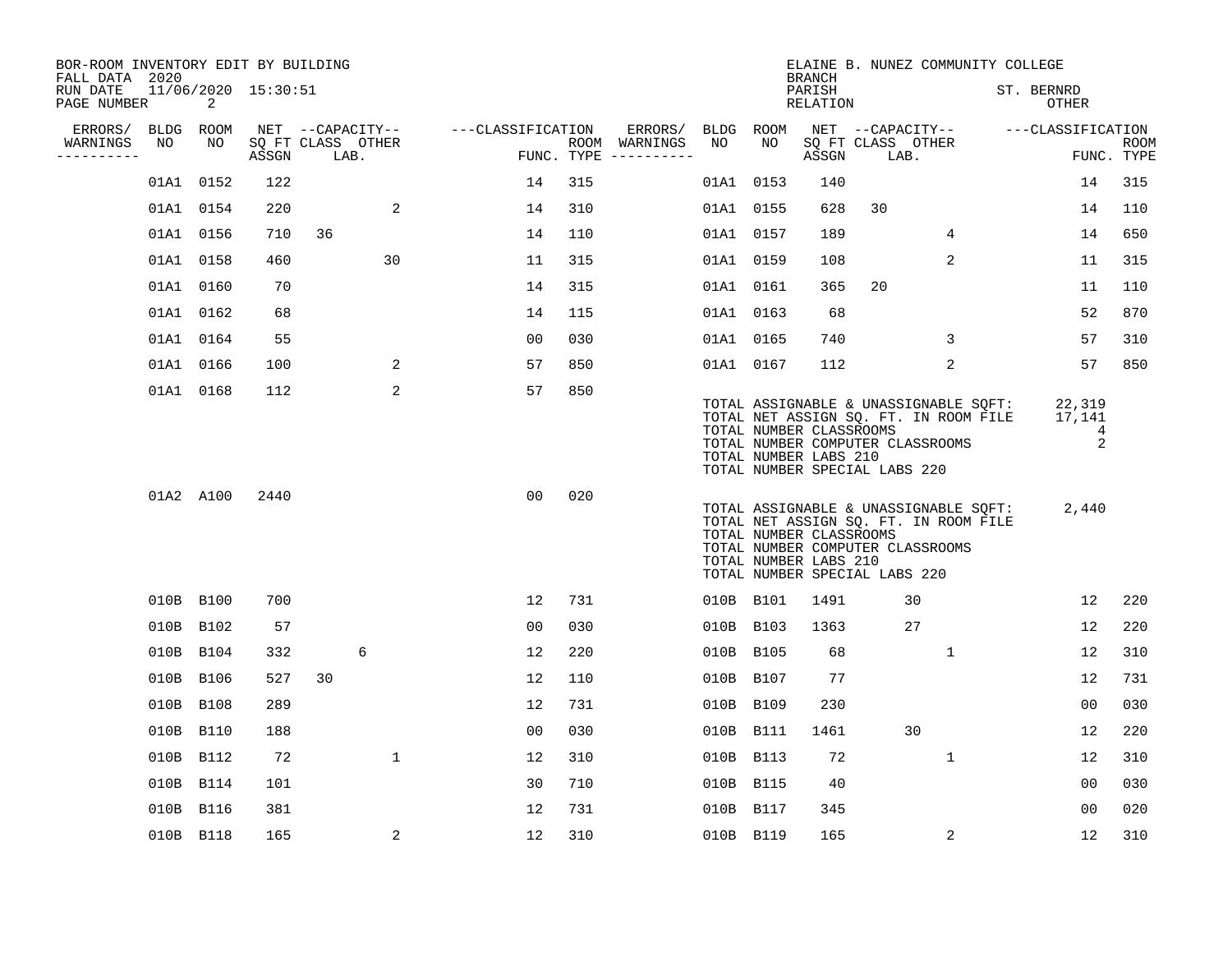| BOR-ROOM INVENTORY EDIT BY BUILDING<br>FALL DATA 2020 |           |                     |                           |              |                   |            |                              |             |             | <b>BRANCH</b>             |    |                           | ELAINE B. NUNEZ COMMUNITY COLLEGE |                            |                           |
|-------------------------------------------------------|-----------|---------------------|---------------------------|--------------|-------------------|------------|------------------------------|-------------|-------------|---------------------------|----|---------------------------|-----------------------------------|----------------------------|---------------------------|
| RUN DATE<br>PAGE NUMBER                               | 3         | 11/06/2020 15:30:51 |                           |              |                   |            |                              |             |             | PARISH<br><b>RELATION</b> |    |                           |                                   | ST. BERNRD<br><b>OTHER</b> |                           |
| ERRORS/<br><b>BLDG</b>                                | ROOM      |                     | NET --CAPACITY--          |              | ---CLASSIFICATION |            | ERRORS/                      | <b>BLDG</b> | <b>ROOM</b> |                           |    | NET --CAPACITY--          |                                   | ---CLASSIFICATION          |                           |
| WARNINGS<br>NO<br>----------                          | NO        | ASSGN               | SQ FT CLASS OTHER<br>LAB. |              |                   | FUNC. TYPE | ROOM WARNINGS<br>----------- | NO          | NO          | ASSGN                     |    | SQ FT CLASS OTHER<br>LAB. |                                   |                            | <b>ROOM</b><br>FUNC. TYPE |
| 010B                                                  | B120      | 165                 |                           | 3            | 12                | 310        |                              | 010B        | B121        | 638                       |    | 27                        |                                   | 12                         | 210                       |
|                                                       | 010B B122 | 1167                | 50                        |              | 12                | 110        |                              |             | 010B B123   | 242                       |    | 2                         |                                   | 12                         | 315                       |
|                                                       | 010B B124 | 32                  |                           |              | 0 <sub>0</sub>    | 030        |                              |             | 010B B125   | 104                       |    |                           |                                   | 12                         | 650                       |
|                                                       | 010B B126 | 1981                | 40                        |              | 12                | 220        |                              |             | 010B B127   | 385                       | 24 |                           |                                   | 12                         | 110                       |
| 010B                                                  | B128      | 72                  |                           |              | 12                | 731        |                              |             | 010B B129   | 556                       | 30 |                           |                                   | 12                         | 110                       |
|                                                       | 010B B130 | 986                 |                           |              | 12                | 731        |                              |             | 010B B131   | 1544                      |    | 30                        |                                   | 12                         | 210                       |
|                                                       | 010B B132 | 435                 | 30                        |              | 12                | 110        |                              |             | 010B B133   | 432                       | 30 |                           |                                   | 12                         | 110                       |
|                                                       | 010B B134 | 132                 |                           |              | 12                | 731        |                              |             | 010B B135   | 158                       |    | 2                         |                                   | 12                         | 310                       |
|                                                       | 010B B137 | 80                  |                           | $\mathbf{1}$ | 12                | 310        |                              | 010B        | B138        | 64                        |    |                           |                                   | 12                         | 731                       |
|                                                       | 010B B139 | 934                 | 30                        |              | 12                | 110        |                              |             | 010B B140   | 1055                      |    | 21                        |                                   | 12                         | 210                       |
|                                                       | 010B B141 | 4619                | 36                        |              | 12                | 210        |                              |             | 010B B142   | 135                       |    |                           |                                   | 12                         | 215                       |
|                                                       | 010B B143 | 90                  |                           |              | 12                | 215        |                              |             | 010B B144   | 460                       | 30 |                           |                                   | 12                         | 110                       |
|                                                       | 010B B145 | 321                 | 6                         |              | 12                | 220        |                              | 010B        | B146        | 2867                      |    | 57                        |                                   | 12                         | 220                       |
|                                                       | 010B B147 | 76                  |                           | $\mathbf 1$  | 12                | 310        |                              |             | 010B B148   | 56                        |    | $\mathbf 1$               |                                   | 12                         | 310                       |
|                                                       | 010B B149 | 135                 |                           |              | 0 <sub>0</sub>    | 030        |                              |             | 010B B150   | 576                       | 30 |                           |                                   | 12                         | 110                       |
|                                                       | 010B B151 | 380                 |                           | 2            | 12                | 310        |                              |             | 010B B152   | 39                        |    |                           |                                   | 12                         | 731                       |
|                                                       | 010B B153 | 1263                | 25                        |              | 12                | 220        |                              |             | 010B B154   | 90                        |    | 1                         |                                   | 12                         | 310                       |
|                                                       | 010B B155 | 81                  |                           | $\mathbf{1}$ | 12                | 310        |                              |             | 010B B156   | 2067                      |    |                           |                                   | 12                         | 731                       |
|                                                       | 010B B157 | 54                  |                           |              | 12                | 731        |                              |             | 010B B158   | 72                        |    |                           |                                   | 12                         | 731                       |
|                                                       | 010B B159 | 156                 |                           |              | 12                | 731        |                              |             | 010B B160   | 414                       | 24 |                           |                                   | 12                         | 110                       |
|                                                       | 010B B161 | 3450                | 70                        |              | 12                | 220        |                              |             | 010B B162   | 3068                      |    |                           |                                   | 0 <sub>0</sub>             | 020                       |
|                                                       | 010B B187 | 68                  |                           | $\mathbf{1}$ | 11                | 310        |                              |             | 010B B188   | 240                       |    |                           |                                   | 11                         | 215                       |
|                                                       | 010B B189 | 1407                |                           |              | 0 <sub>0</sub>    | 020        |                              |             | 010B B190   | 834                       |    | 25                        |                                   | 11                         | 210                       |
|                                                       | 010B B191 | 180                 |                           |              | 11                | 314        |                              |             | 010B B192   | 790                       | 40 |                           |                                   | 11                         | 110                       |
|                                                       | 010B B193 | 752                 | 25                        |              | 11                | 210        |                              |             | 010B B194   | 800                       |    | 25                        |                                   | 11                         | 210                       |
|                                                       | 010B B195 | 54                  |                           | $\mathbf 1$  | 11                | 310        |                              |             | 010B B196   | 111                       |    | $\mathbf 1$               |                                   | 11                         | 310                       |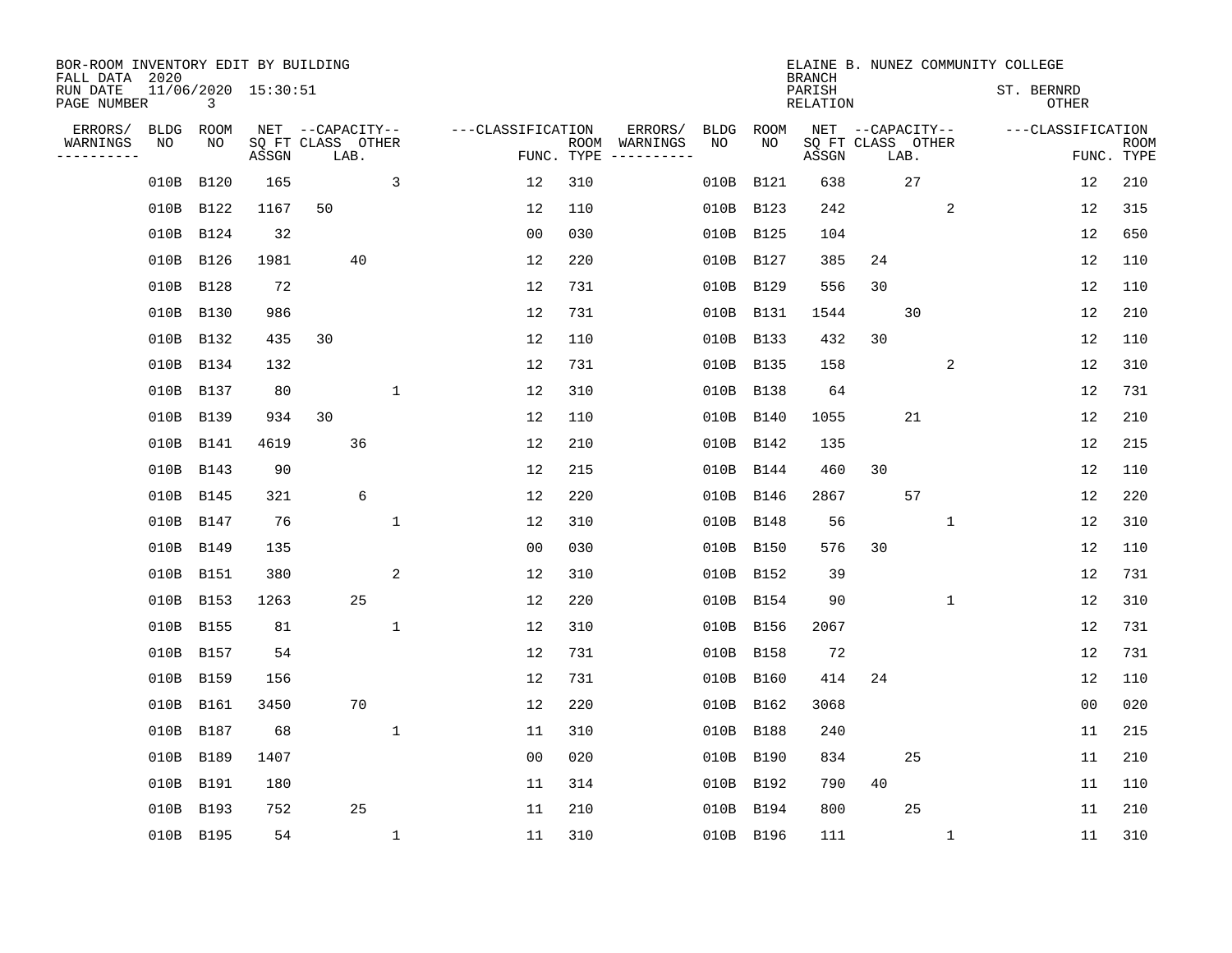| BOR-ROOM INVENTORY EDIT BY BUILDING<br>FALL DATA 2020 |           |                     |                           |    |                                    |     |                                      |           |                                                                | <b>BRANCH</b>      | ELAINE B. NUNEZ COMMUNITY COLLEGE                                                                                                                                 |                                 |             |
|-------------------------------------------------------|-----------|---------------------|---------------------------|----|------------------------------------|-----|--------------------------------------|-----------|----------------------------------------------------------------|--------------------|-------------------------------------------------------------------------------------------------------------------------------------------------------------------|---------------------------------|-------------|
| RUN DATE<br>PAGE NUMBER                               | 4         | 11/06/2020 15:30:51 |                           |    |                                    |     |                                      |           |                                                                | PARISH<br>RELATION |                                                                                                                                                                   | ST. BERNRD<br>OTHER             |             |
| ERRORS/ BLDG ROOM<br>WARNINGS NO<br>----------        | NO        | ASSGN               | SQ FT CLASS OTHER<br>LAB. |    | NET --CAPACITY-- ---CLASSIFICATION |     | ROOM WARNINGS<br>FUNC. TYPE $------$ | NO        | NO <sub>1</sub>                                                | ASSGN              | ERRORS/ BLDG ROOM NET --CAPACITY-- ---CLASSIFICATION<br>SQ FT CLASS OTHER<br>LAB.                                                                                 | FUNC. TYPE                      | <b>ROOM</b> |
|                                                       | 010B B197 | 71                  |                           | 1  | 11                                 | 310 |                                      |           | 010B B198                                                      | 80                 |                                                                                                                                                                   | 11                              | 310         |
|                                                       | 010B B199 | 40                  |                           |    | 30                                 | 710 |                                      |           | 010B B0136<br>TOTAL NUMBER CLASSROOMS<br>TOTAL NUMBER LABS 210 | 45                 | TOTAL ASSIGNABLE & UNASSIGNABLE SQFT: 45,227<br>TOTAL NET ASSIGN SQ. FT. IN ROOM FILE 39,725<br>TOTAL NUMBER COMPUTER CLASSROOMS<br>TOTAL NUMBER SPECIAL LABS 220 | 12<br>11<br>$\overline{7}$<br>9 | 215         |
|                                                       | 010C 0001 | 324                 |                           |    | 60                                 | 725 |                                      | 010C 0002 |                                                                | 48                 | 4                                                                                                                                                                 | 00                              | 030         |
|                                                       | 010C 0003 | 296                 |                           |    | 60                                 | 650 |                                      | 010C 0004 |                                                                | 90                 | $\overline{2}$                                                                                                                                                    | 60                              | 310         |
|                                                       | 010C 0005 | 91                  |                           | 2  | 60                                 | 310 |                                      | 010C 0006 | TOTAL NUMBER CLASSROOMS<br>TOTAL NUMBER LABS 210               | 2703               | TOTAL ASSIGNABLE & UNASSIGNABLE SQFT: 3,552<br>TOTAL NET ASSIGN SQ. FT. IN ROOM FILE 3,504<br>TOTAL NUMBER COMPUTER CLASSROOMS<br>TOTAL NUMBER SPECIAL LABS 220   | 60                              | 750         |
|                                                       | 010D D100 | 1220                | 30                        |    | 11                                 | 110 |                                      | 010D D102 |                                                                | 370                | 10                                                                                                                                                                | 11                              | 215         |
|                                                       | 010D D105 | 1120                | 51                        |    | 11                                 | 110 |                                      | 010D D106 |                                                                | 565                | 25                                                                                                                                                                | 11                              | 110         |
|                                                       | 010D D107 | 90                  |                           |    | 00                                 | 010 |                                      | 010D D108 |                                                                | 130                |                                                                                                                                                                   | 0 <sub>0</sub>                  | 030         |
|                                                       | 010D D111 | 660                 |                           | 5  | 11                                 | 310 |                                      | 010D D114 |                                                                | 60                 |                                                                                                                                                                   | 0 <sub>0</sub>                  | 030         |
|                                                       | 010D D115 | 535                 | 25                        |    | 11                                 | 110 |                                      | 010D D116 |                                                                | 535                | 30                                                                                                                                                                | 11                              | 110         |
|                                                       | 010D D117 | 1095                | 49                        |    | 11                                 | 110 |                                      | 010D D121 |                                                                | 190                | 34                                                                                                                                                                | 00                              | 030         |
|                                                       | 010D D122 | 190                 |                           | 34 | 00                                 | 030 |                                      | 010D D200 |                                                                | 1500               | 50                                                                                                                                                                | 11                              | 110         |
|                                                       | 010D D201 | 190                 |                           |    | 00                                 | 030 |                                      | 010D D202 |                                                                | 435                | 3                                                                                                                                                                 | 11                              | 310         |
|                                                       | 010D D203 | 190                 |                           |    | 00                                 | 030 |                                      | 010D D204 |                                                                | 80                 |                                                                                                                                                                   | 00                              | 030         |
|                                                       | 010D D205 | 425                 |                           |    | 11                                 | 650 |                                      | 010D D206 |                                                                | 168                |                                                                                                                                                                   | 0 <sub>0</sub>                  | 030         |
|                                                       | 010D D207 | 882                 | 40                        |    | 11                                 | 210 |                                      | 010D D208 |                                                                | 840                | 24                                                                                                                                                                | 11                              | 210         |
|                                                       | 010D D209 | 840                 | 50                        |    | 11                                 | 110 |                                      | 010D D210 |                                                                | 840                | 23                                                                                                                                                                | 11                              | 550         |
|                                                       | 010D D212 | 630                 |                           | 3  | 11                                 | 310 |                                      |           | 010D D214<br>TOTAL NUMBER CLASSROOMS                           | 90                 | $\mathbf{1}$<br>TOTAL ASSIGNABLE & UNASSIGNABLE SQFT: 13,870<br>TOTAL NET ASSIGN SQ. FT. IN ROOM FILE                                                             | 11<br>12,582<br>8               | 310         |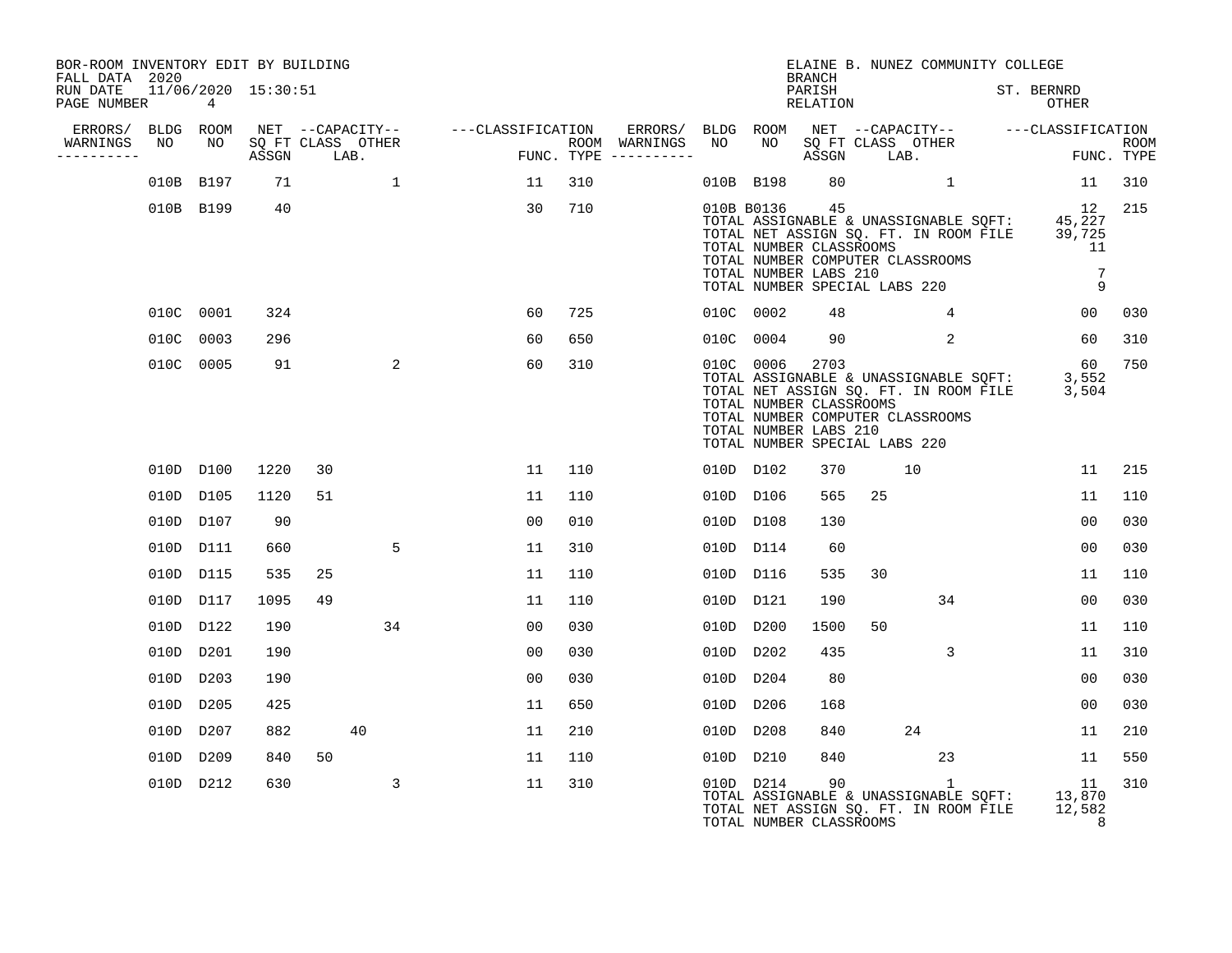| BOR-ROOM INVENTORY EDIT BY BUILDING<br>FALL DATA 2020<br>RUN DATE |            | 11/06/2020 15:30:51 |       |                           |             |                   |     |                                      |      |                                                        | <b>BRANCH</b><br>PARISH |    | ELAINE B. NUNEZ COMMUNITY COLLEGE | ST. BERNRD        |                |                    |
|-------------------------------------------------------------------|------------|---------------------|-------|---------------------------|-------------|-------------------|-----|--------------------------------------|------|--------------------------------------------------------|-------------------------|----|-----------------------------------|-------------------|----------------|--------------------|
| PAGE NUMBER                                                       |            | 5                   |       |                           |             |                   |     |                                      |      |                                                        | RELATION                |    |                                   |                   | OTHER          |                    |
| ERRORS/                                                           | BLDG<br>NO | ROOM<br>NO          |       | NET --CAPACITY--          |             | ---CLASSIFICATION |     | ERRORS/                              | NO   | BLDG ROOM<br>NO.                                       |                         |    | NET --CAPACITY--                  | ---CLASSIFICATION |                |                    |
| WARNINGS<br>----------                                            |            |                     | ASSGN | SQ FT CLASS OTHER<br>LAB. |             |                   |     | ROOM WARNINGS<br>FUNC. TYPE $------$ |      |                                                        | ASSGN                   |    | SQ FT CLASS OTHER<br>LAB.         |                   |                | ROOM<br>FUNC. TYPE |
|                                                                   |            |                     |       |                           |             |                   |     |                                      |      | TOTAL NUMBER LABS 210<br>TOTAL NUMBER SPECIAL LABS 220 |                         |    | TOTAL NUMBER COMPUTER CLASSROOMS  |                   | 2              |                    |
|                                                                   | 010F       | 0115                | 725   | 35                        |             | 11                | 110 |                                      |      | 010F 0116                                              | 1040                    | 50 |                                   |                   | 11             | 110                |
|                                                                   | 010F       | 0120                | 1040  | 30                        |             | 11                | 140 |                                      | 010F | 0199                                                   | 4102                    |    |                                   |                   | 00             | 020                |
|                                                                   | 010F       | 0204                | 750   | 40                        |             | 11                | 110 |                                      | 010F | 0207                                                   | 750                     | 50 |                                   |                   | 11             | 110                |
|                                                                   | 010F       | 0211                | 400   | 26                        |             | 11                | 110 |                                      | 010F | 0213                                                   | 570                     | 40 |                                   |                   | 11             | 110                |
|                                                                   | 010F       | 0214                | 575   | 40                        |             | 11                | 110 |                                      | 010F | 0218                                                   | 725                     | 24 |                                   |                   | 11             | 140                |
|                                                                   | 010F       | 0220                | 1400  | 33                        |             | 11                | 110 |                                      | 010F | 0231                                                   | 1200                    |    | 29                                |                   | 11             | 270                |
|                                                                   | 010F       | 0257                | 1220  |                           | 26          | 11                | 680 |                                      | 010F | 0258                                                   | 348                     |    | 12                                |                   | 46             | 350                |
|                                                                   | 010F       | 0259                | 134   |                           | 3           | 46                | 310 |                                      | 010F | 0260                                                   | 134                     |    | 3                                 |                   | 46             | 325                |
|                                                                   | 010F       | 0299                | 2455  |                           |             | 00                | 020 |                                      | 010F | 0301                                                   | 400                     |    | 20                                |                   | 11             | 314                |
|                                                                   | 010F       | 0302                | 600   | 25                        |             | 11                | 110 |                                      | 010F | 0303                                                   | 700                     | 35 |                                   |                   | 11             | 110                |
|                                                                   | 010F       | 0304                | 800   | 28                        |             | 11                | 140 |                                      | 010F | 0307                                                   | 600                     | 35 |                                   |                   | 11             | 110                |
|                                                                   | 010F       | 0308                | 800   | 50                        |             | 11                | 110 |                                      | 010F | 0312                                                   | 500                     | 24 |                                   |                   | 11             | 140                |
|                                                                   | 010F       | 0314                | 415   | 30                        |             | 11                | 110 |                                      |      | 010F 0315                                              | 600                     | 35 |                                   |                   | 11             | 110                |
|                                                                   | 010F       | 0316                | 2750  |                           |             | 0 <sub>0</sub>    | 020 |                                      |      | 010F 10101                                             | 100                     |    |                                   |                   | 0 <sub>0</sub> | 020                |
|                                                                   |            | 010F 10102          | 365   |                           | 15          | 46                | 350 |                                      |      | 010F 10104                                             | 95                      |    | 1                                 |                   | 11             | 310                |
|                                                                   |            | 010F 10105          | 430   |                           | 12          | 50                | 630 |                                      |      | 010F 10107                                             | 80                      |    |                                   |                   | 50             | 731                |
|                                                                   |            | 010F 10109          | 65    |                           |             | 0 <sub>0</sub>    | 030 |                                      |      | 010F 10111                                             | 430                     |    |                                   |                   | 0 <sub>0</sub> | 030                |
|                                                                   |            | 010F 10115          | 320   |                           | 5           | 00                | 030 |                                      |      | 010F 10116                                             | 55                      |    |                                   |                   | 00             | 030                |
|                                                                   |            | 010F 10117          | 47    |                           |             | 0 <sub>0</sub>    | 010 |                                      |      | 010F 10119                                             | 320                     |    | 5                                 |                   | 00             | 030                |
|                                                                   |            | 010F 10123          | 35    |                           |             | 00                | 030 |                                      |      | 010F 10124                                             | 243                     |    |                                   |                   | 0 <sub>0</sub> | 030                |
|                                                                   |            | 010F 10125          | 56    |                           |             | 0 <sub>0</sub>    | 030 |                                      |      | 010F 10126                                             | 625                     | 15 |                                   |                   | 41             | 140                |
|                                                                   |            | 010F 10129          | 40    |                           | $\mathbf 1$ | 0 <sub>0</sub>    | 030 |                                      |      | 010F 10130                                             | 65                      |    |                                   |                   | 44             | 731                |
|                                                                   |            | 010F 10131          | 974   |                           | 5           | 44                | 310 |                                      |      | 010F 10133                                             | 160                     |    | 2                                 |                   | 44             | 310                |
|                                                                   |            | 010F 10134          | 108   |                           |             | 41                | 731 |                                      |      | 010F 10135                                             | 180                     |    |                                   |                   | 44             | 710                |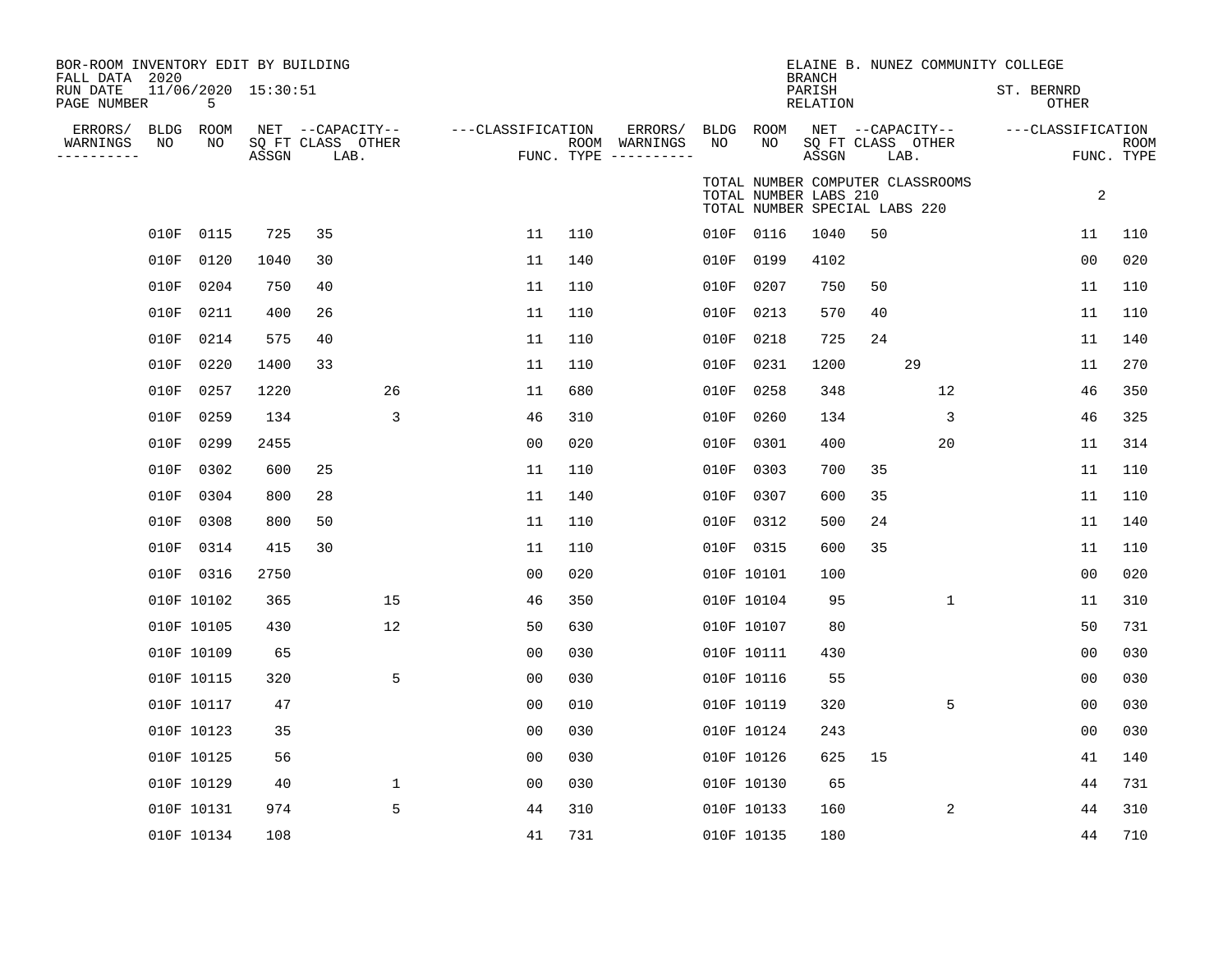| BOR-ROOM INVENTORY EDIT BY BUILDING       |             |                          |       |                           |                   |                    |                         |      |             | <b>BRANCH</b>      | ELAINE B. NUNEZ COMMUNITY COLLEGE |                     |                |                           |
|-------------------------------------------|-------------|--------------------------|-------|---------------------------|-------------------|--------------------|-------------------------|------|-------------|--------------------|-----------------------------------|---------------------|----------------|---------------------------|
| FALL DATA 2020<br>RUN DATE<br>PAGE NUMBER |             | 11/06/2020 15:30:51<br>6 |       |                           |                   |                    |                         |      |             | PARISH<br>RELATION |                                   | ST. BERNRD<br>OTHER |                |                           |
| ERRORS/                                   | <b>BLDG</b> | ROOM                     |       | NET --CAPACITY--          | ---CLASSIFICATION |                    | ERRORS/                 | BLDG | <b>ROOM</b> |                    | NET --CAPACITY--                  | ---CLASSIFICATION   |                |                           |
| WARNINGS<br>----------                    | ΝO          | NO                       | ASSGN | SQ FT CLASS OTHER<br>LAB. |                   | ROOM<br>FUNC. TYPE | WARNINGS<br>----------- | NO   | NO          | ASSGN              | SQ FT CLASS OTHER<br>LAB.         |                     |                | <b>ROOM</b><br>FUNC. TYPE |
|                                           |             | 010F 10136               | 890   | 82                        | 41                | 310                |                         |      | 010F 10137  | 355                | 20                                |                     | 41             | 410                       |
|                                           |             | 010F 10140               | 5575  | 100                       | 41                | 420                |                         |      | 010F 10141  | 105                | 1                                 |                     | 62             | 310                       |
|                                           |             | 010F 10142               | 110   | 2                         | 62                | 310                |                         |      | 010F 10144  | 210                | 3                                 |                     | 62             | 314                       |
|                                           |             | 010F 10145               | 60    | 2                         | 41                | 410                |                         |      | 010F 10146  | 60                 | 2                                 |                     | 41             | 410                       |
|                                           |             | 010F 10147               | 70    | $\mathbf{1}$              | 62                | 315                |                         |      | 010F 10150  | 110                | 4                                 |                     | 41             | 420                       |
|                                           |             | 010F 10151               | 205   | $\mathbf 1$               | 41                | 310                |                         |      | 010F 10152  | 250                | 2                                 |                     | 41             | 310                       |
|                                           |             | 010F 10153               | 180   | $\mathbf 1$               | 41                | 310                |                         |      | 010F 10201  | 8000               | 160                               |                     | 41             | 430                       |
|                                           |             | 010F 10202               | 150   | 6                         | 41                | 650                |                         |      | 010F 10203  | 140                |                                   |                     | 0 <sub>0</sub> | 030                       |
|                                           |             | 010F 10205               | 440   |                           | 0 <sub>0</sub>    | 030                |                         |      | 010F 10206  | 60                 |                                   |                     | 0 <sub>0</sub> | 030                       |
|                                           |             | 010F 10208               | 250   | 5                         | 0 <sub>0</sub>    | 030                |                         |      | 010F 10209  | 80                 |                                   |                     | 0 <sub>0</sub> | 030                       |
|                                           |             | 010F 10210               | 70    |                           | 0 <sub>0</sub>    | 010                |                         |      | 010F 10212  | 250                | 5                                 |                     | 0 <sub>0</sub> | 030                       |
|                                           |             | 010F 10217               | 240   |                           | 0 <sub>0</sub>    | 030                |                         |      | 010F 10218  | 30                 |                                   |                     | 0 <sub>0</sub> | 030                       |
|                                           |             | 010F 10219               | 55    |                           | 0 <sub>0</sub>    | 030                |                         |      | 010F 10222  | 180                |                                   |                     | 41             | 440                       |
|                                           |             | 010F 10223               | 240   |                           | 41                | 440                |                         |      | 010F 10224  | 150                | 1                                 |                     | 41             | 310                       |
|                                           |             | 010F 10227               | 40    | 1                         | 41                | 410                |                         |      | 010F 10228  | 40                 | 1                                 |                     | 41             | 410                       |
|                                           |             | 010F 10229               | 200   | 32                        | 41                | 310                |                         |      | 010F 10231  | 105                | 22                                |                     | 41             | 310                       |
|                                           |             | 010F 10232               | 115   | 22                        | 41                | 325                |                         |      | 010F 10301  | 100                | 8                                 |                     | 40             | 310                       |
|                                           |             | 010F 10305               | 440   | 11                        | 00                | 030                |                         |      | 010F 10307  | 80                 |                                   |                     | 0 <sub>0</sub> | 030                       |
|                                           |             | 010F 10309               | 255   | 5                         | 0 <sub>0</sub>    | 030                |                         |      | 010F 10310  | 70                 |                                   |                     | 0 <sub>0</sub> | 010                       |
|                                           |             | 010F 10311               | 65    |                           | 0 <sub>0</sub>    | 030                |                         |      | 010F 10312  | 255                | 5                                 |                     | 0 <sub>0</sub> | 030                       |
|                                           |             | 010F 20103               | 115   | 5                         | 13                | 410                |                         |      | 010F 20104  | 90                 | 1                                 |                     | 40             | 310                       |
|                                           |             | 010F 20106               | 90    | 4                         | 40                | 314                |                         |      | 010F 20107  | 140                | 12                                |                     | 40             | 310                       |
|                                           |             | 010F 20108               | 140   | 1                         | 40                | 310                |                         |      | 010F 20109  | 180                | 6                                 |                     | 13             | 410                       |
|                                           |             | 010F 20110               | 175   | 2                         | 40                | 314                |                         |      | 010F 20111  | 175                | 2                                 |                     | 53             | 314                       |
|                                           |             | 010F 20112               | 170   | 6                         | 13                | 410                |                         |      | 010F 20114  | 690                | 30                                |                     | 11             | 110                       |
|                                           |             | 010F 20119               | 1175  | 30                        | 40                | 350                |                         |      | 010F 20120  | 970                | 24                                |                     | 50             | 630                       |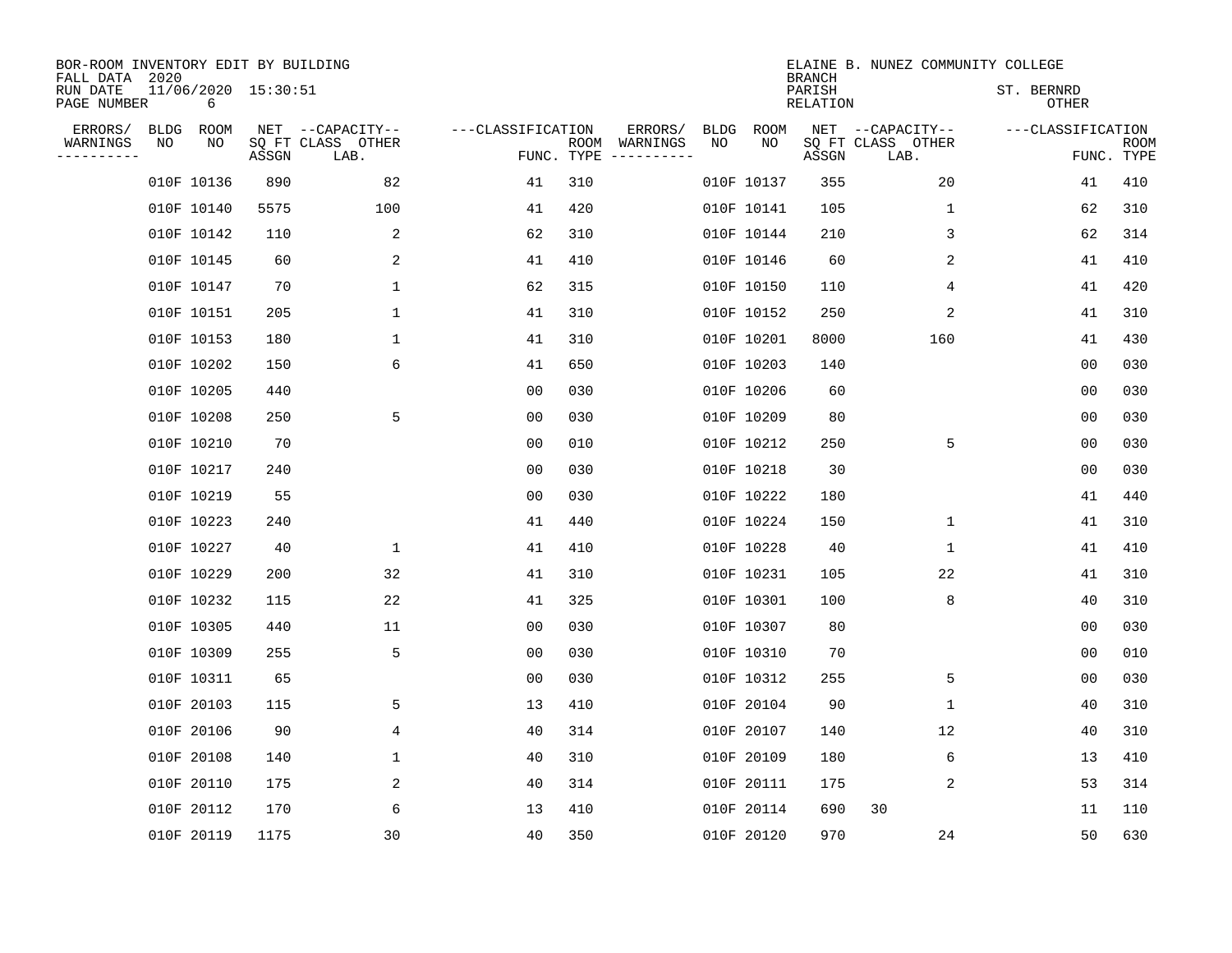| BOR-ROOM INVENTORY EDIT BY BUILDING<br>FALL DATA 2020 |                                       |       |                           |                   |                                      |         |            | <b>BRANCH</b>                                          | ELAINE B. NUNEZ COMMUNITY COLLEGE                                                                                                                   |                     |                                   |                    |
|-------------------------------------------------------|---------------------------------------|-------|---------------------------|-------------------|--------------------------------------|---------|------------|--------------------------------------------------------|-----------------------------------------------------------------------------------------------------------------------------------------------------|---------------------|-----------------------------------|--------------------|
| RUN DATE<br>PAGE NUMBER                               | 11/06/2020 15:30:51<br>$\overline{7}$ |       |                           |                   |                                      |         |            | PARISH<br>RELATION                                     |                                                                                                                                                     | ST. BERNRD<br>OTHER |                                   |                    |
| ERRORS/                                               | BLDG ROOM                             |       | NET --CAPACITY--          | ---CLASSIFICATION |                                      | ERRORS/ | BLDG ROOM  |                                                        | NET --CAPACITY--                                                                                                                                    | ---CLASSIFICATION   |                                   |                    |
| WARNINGS<br>NO<br>---------                           | NO                                    | ASSGN | SQ FT CLASS OTHER<br>LAB. |                   | ROOM WARNINGS<br>FUNC. TYPE $------$ | NO      | NO         | ASSGN                                                  | SQ FT CLASS OTHER<br>LAB.                                                                                                                           |                     |                                   | ROOM<br>FUNC. TYPE |
|                                                       | 010F 20121                            | 40    | 1                         | 00                | 030                                  |         | 010F 20122 | 535                                                    |                                                                                                                                                     |                     | 0 <sub>0</sub>                    | 030                |
|                                                       | 010F 20123                            | 60    |                           | 0 <sub>0</sub>    | 030                                  |         | 010F 20125 | 200                                                    |                                                                                                                                                     |                     | 00                                | 030                |
|                                                       | 010F 20128                            | 1720  | 69                        | 50                | 610                                  |         | 010F 20133 | 3920                                                   | 100                                                                                                                                                 |                     | 50                                | 110                |
|                                                       | 010F 20135                            | 650   |                           | 00                | 020                                  |         | 010F 20137 | 240                                                    | 5                                                                                                                                                   |                     | 00                                | 030                |
|                                                       | 010F 20139                            | 235   | 5                         | 00                | 030                                  |         | 010F 20140 | 350                                                    |                                                                                                                                                     |                     | 0 <sub>0</sub>                    | 030                |
|                                                       | 010F 20148                            | 95    | 1                         | 11                | 310                                  |         | 010F 20149 | 115                                                    |                                                                                                                                                     |                     | 0 <sub>0</sub>                    | 030                |
|                                                       | 010F 20202                            | 115   |                           | 64                | 710                                  |         | 010F 20203 | 110                                                    | 222                                                                                                                                                 |                     | 11                                | 310                |
|                                                       | 010F 20205                            | 115   | 12                        | 11                | 325                                  |         | 010F 20206 | 120                                                    | 2                                                                                                                                                   |                     | 53                                | 310                |
|                                                       | 010F 20208                            | 105   | $\mathbf{1}$              | 46                | 325                                  |         | 010F 20209 | 200                                                    | $\mathbf 1$                                                                                                                                         |                     | 11                                | 313                |
|                                                       | 010F 20210                            | 70    |                           | 11                | 660                                  |         | 010F 20211 | 130                                                    | 2                                                                                                                                                   |                     | 55                                | 310                |
|                                                       | 010F 20212                            | 125   | 3                         | 11                | 310                                  |         | 010F 20214 | 140                                                    | $\mathbf 1$                                                                                                                                         |                     | 11                                | 310                |
|                                                       | 010F 20215                            | 125   | $\mathbf{1}$              | 46                | 325                                  |         | 010F 20216 | 260                                                    | 2                                                                                                                                                   |                     | 46                                | 313                |
|                                                       | 010F 20217                            | 150   | $\mathbf{1}$              | 40                | 310                                  |         | 010F 20219 | 15                                                     |                                                                                                                                                     |                     | 11                                | 315                |
|                                                       | 010F 20220                            | 100   | $\mathbf{1}$              | 11                | 310                                  |         | 010F 20221 | 100                                                    | $\mathbf{1}$                                                                                                                                        |                     | 11                                | 310                |
|                                                       | 010F 20222                            | 100   | 1                         | 11                | 310                                  |         | 010F 20223 | 110                                                    | 1                                                                                                                                                   |                     | 11                                | 310                |
|                                                       | 010F 20224                            | 110   | 1                         | 11                | 310                                  |         | 010F 20225 | 1113                                                   | 50                                                                                                                                                  |                     | 11                                | 110                |
|                                                       | 010F 20226                            | 110   | 1                         | 11                | 310                                  |         | 010F 20227 | 240                                                    | 2                                                                                                                                                   |                     | 11                                | 310                |
|                                                       | 010F 20228                            | 110   | 2                         | 46                | 325                                  |         | 010F 20229 | 180                                                    | $\mathbf 1$                                                                                                                                         |                     | 46                                | 325                |
|                                                       | 010F 20232                            | 320   | 2                         | 62                | 325                                  |         | 010F 20234 | 200                                                    |                                                                                                                                                     |                     | 0 <sub>0</sub>                    | 030                |
|                                                       | 010F 20236                            | 125   |                           | 0 <sub>0</sub>    | 030                                  |         | 010F 20240 | 70                                                     |                                                                                                                                                     |                     | 00                                | 020                |
|                                                       | 010F 20242                            | 275   |                           | 0 <sub>0</sub>    | 030                                  |         | 010F 20306 | 1400                                                   | 50                                                                                                                                                  |                     | 15                                | 110                |
|                                                       | 010F 20309                            | 100   | 12                        | 11                | 325                                  |         | 010F 20310 | 75<br>TOTAL NUMBER CLASSROOMS<br>TOTAL NUMBER LABS 210 | TOTAL ASSIGNABLE & UNASSIGNABLE SQFT:<br>TOTAL NET ASSIGN SQ. FT. IN ROOM FILE<br>TOTAL NUMBER COMPUTER CLASSROOMS<br>TOTAL NUMBER SPECIAL LABS 220 |                     | 00<br>69,694<br>52,726<br>18<br>5 | 010                |
|                                                       | 010G P100                             | 85    | $\mathbf{1}$              | 46                | 310                                  |         | 010G P101  | 80                                                     | 1                                                                                                                                                   |                     | 46                                | 310                |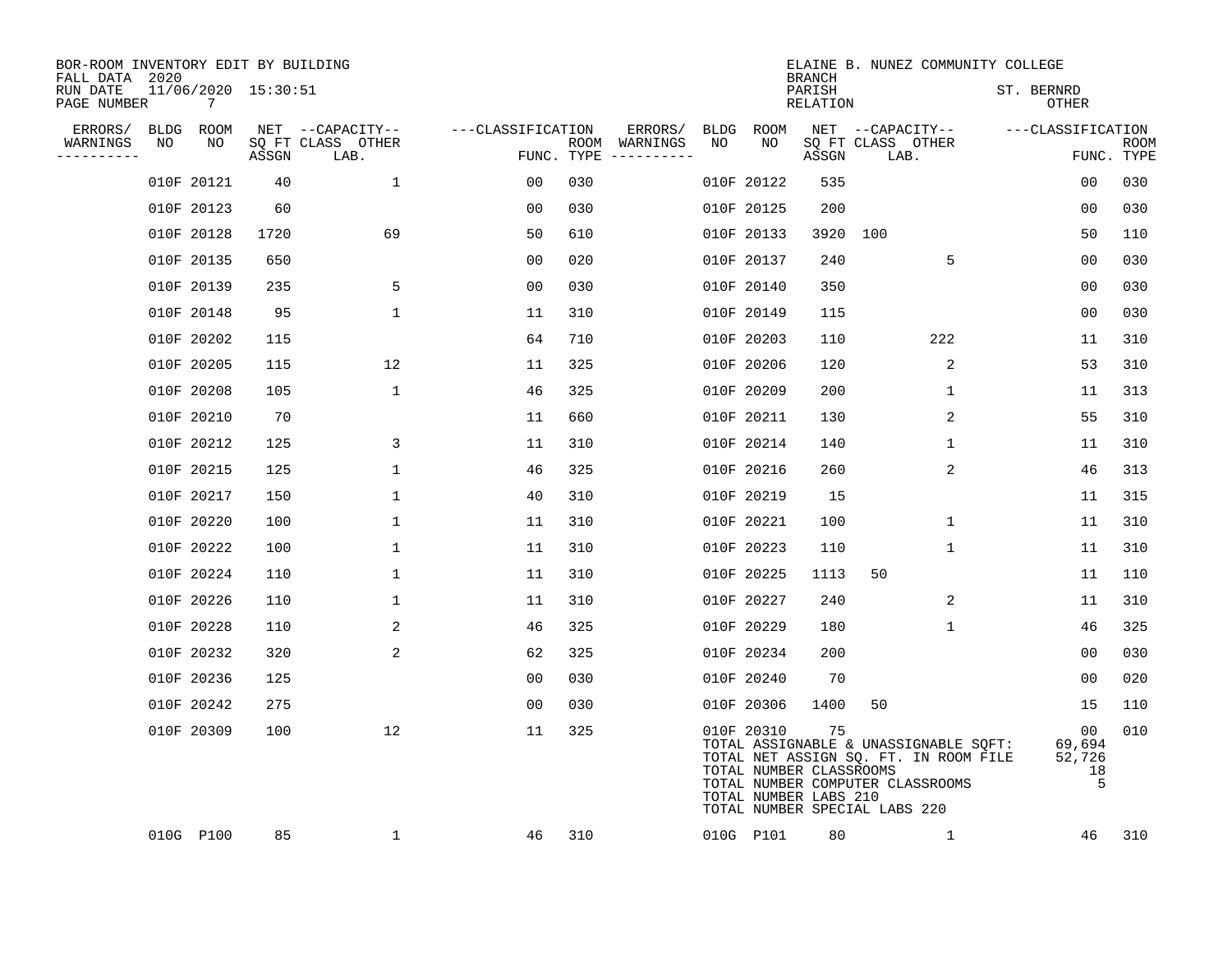| BOR-ROOM INVENTORY EDIT BY BUILDING<br>FALL DATA 2020 |                 |           |                     |                                       |                   |     |                          |            |                                                  | <b>BRANCH</b>             |                               | ELAINE B. NUNEZ COMMUNITY COLLEGE                                                                                  |                                           |             |
|-------------------------------------------------------|-----------------|-----------|---------------------|---------------------------------------|-------------------|-----|--------------------------|------------|--------------------------------------------------|---------------------------|-------------------------------|--------------------------------------------------------------------------------------------------------------------|-------------------------------------------|-------------|
| RUN DATE<br>PAGE NUMBER                               |                 | 8         | 11/06/2020 15:30:51 |                                       |                   |     |                          |            |                                                  | PARISH<br><b>RELATION</b> |                               |                                                                                                                    | ST. BERNRD<br><b>OTHER</b>                |             |
| ERRORS/<br>WARNINGS                                   | BLDG ROOM<br>NO | NO        |                     | NET --CAPACITY--<br>SQ FT CLASS OTHER | ---CLASSIFICATION |     | ERRORS/<br>ROOM WARNINGS | BLDG<br>NO | ROOM<br>NO                                       |                           |                               | NET --CAPACITY--<br>SQ FT CLASS OTHER                                                                              | ---CLASSIFICATION                         | <b>ROOM</b> |
| ---------                                             |                 |           | ASSGN               | LAB.                                  |                   |     | FUNC. TYPE $------$      |            |                                                  | ASSGN                     | LAB.                          |                                                                                                                    |                                           | FUNC. TYPE  |
|                                                       |                 | 010G P102 | 200                 | $\mathbf{1}$                          | 46                | 313 |                          | 010G       | P103                                             | 320                       |                               | 2                                                                                                                  | 46                                        | 310         |
|                                                       | 010G P104       |           | 250                 | 9                                     | 46                | 350 |                          | 010G P105  |                                                  | 600                       | 31                            |                                                                                                                    | 11                                        | 110         |
|                                                       | 010G P106       |           | 700                 | 33                                    | 11                | 110 |                          | 010G       | P107                                             | 8400                      |                               | 47                                                                                                                 | 11                                        | 220         |
|                                                       | 010G P108       |           | 800                 | 39                                    | 11                | 110 |                          |            | 010G P135                                        | 597                       | 30                            |                                                                                                                    | 11                                        | 140         |
|                                                       | 010G P136       |           | 500                 | 30                                    | 11                | 110 |                          | 010G       | 0000                                             | 529                       |                               |                                                                                                                    | 0 <sub>0</sub>                            | 020         |
|                                                       | 010G 0101       |           | 875                 |                                       | 50                | 650 |                          | 010G 0102  |                                                  | 173                       |                               |                                                                                                                    | 50                                        | 630         |
|                                                       | 010G 0104       |           | 24                  |                                       | 0 <sub>0</sub>    | 030 |                          | 010G 0105  |                                                  | 224                       |                               |                                                                                                                    | 0 <sub>0</sub>                            | 030         |
|                                                       | 010G 0106       |           | 193                 | 3                                     | 0 <sub>0</sub>    | 030 |                          | 010G 0107  |                                                  | 160                       |                               | 2                                                                                                                  | 0 <sub>0</sub>                            | 030         |
|                                                       |                 | 010G 0108 | 24                  |                                       | 0 <sub>0</sub>    | 030 |                          | 010G 0109  |                                                  | 202                       |                               |                                                                                                                    | 11                                        | 731         |
|                                                       | 010G 0110       |           | 162                 |                                       | 0 <sub>0</sub>    | 030 |                          |            | 010G 0113                                        | 30                        |                               |                                                                                                                    | 0 <sub>0</sub>                            | 010         |
|                                                       | 010G 0114       |           | 48                  |                                       | 0 <sub>0</sub>    | 030 |                          |            | 010G 0115                                        | 38                        |                               |                                                                                                                    | 11                                        | 115         |
|                                                       | 010G 0116       |           | 40                  |                                       | 11                | 115 |                          | 010G       | 0117                                             | 170                       |                               | 2                                                                                                                  | 0 <sub>0</sub>                            | 030         |
|                                                       | 010G 0118       |           | 155                 | 3                                     | 0 <sub>0</sub>    | 030 |                          |            | 010G 0119                                        | 230                       |                               |                                                                                                                    | 0 <sub>0</sub>                            | 030         |
|                                                       | 010G 0123       |           | 255                 | 5                                     | 0 <sub>0</sub>    | 030 |                          | 010G       | 0124                                             | 265                       |                               | 5                                                                                                                  | 0 <sub>0</sub>                            | 030         |
|                                                       | 010G 0126       |           | 138                 | $\mathbf{1}$                          | 40                | 310 |                          | 010G 0127  |                                                  | 20                        |                               |                                                                                                                    | 11                                        | 315         |
|                                                       | 010G 0128       |           | 133                 | $\mathbf{1}$                          | 40                | 310 |                          | 010G 0129  |                                                  | 22                        |                               |                                                                                                                    | 11                                        | 315         |
|                                                       | 010G 0131       |           | 208                 |                                       | 0 <sub>0</sub>    | 030 |                          | 010G 0132  |                                                  | 10                        |                               |                                                                                                                    | 11                                        | 731         |
|                                                       |                 | 010G 0133 | 10                  |                                       | 11                | 731 |                          |            | 010G 0134                                        | 28                        |                               |                                                                                                                    | 0 <sub>0</sub>                            | 030         |
|                                                       | 010G 0137       |           | 69                  | $\mathbf 1$                           | 0 <sub>0</sub>    | 030 |                          |            | 010G 0138                                        | 65                        |                               | $\mathbf{1}$                                                                                                       | 0 <sub>0</sub>                            | 030         |
|                                                       | 010G 0140       |           | 28                  |                                       | 0 <sub>0</sub>    | 030 |                          |            | 010G 0141                                        | 1415                      |                               | 40                                                                                                                 | 45                                        | 670         |
|                                                       |                 | 010G 0142 | $\overline{3}$      |                                       | 0 <sub>0</sub>    | 030 |                          | 010G 0143  |                                                  | 80                        |                               | $\mathbf{1}$                                                                                                       | 45                                        | 315         |
|                                                       |                 | 010G 0144 | 40                  |                                       | 10                | 731 |                          |            | TOTAL NUMBER CLASSROOMS<br>TOTAL NUMBER LABS 210 |                           | TOTAL NUMBER SPECIAL LABS 220 | TOTAL ASSIGNABLE & UNASSIGNABLE SQFT:<br>TOTAL NET ASSIGN SQ. FT. IN ROOM FILE<br>TOTAL NUMBER COMPUTER CLASSROOMS | 18,598<br>15,728<br>4<br>$\mathbf 1$<br>1 |             |
|                                                       |                 | 010I 0100 | 700                 | 20                                    | 11                | 730 |                          |            |                                                  |                           |                               | TOTAL ASSIGNABLE & UNASSIGNABLE SOFT:                                                                              | 700                                       |             |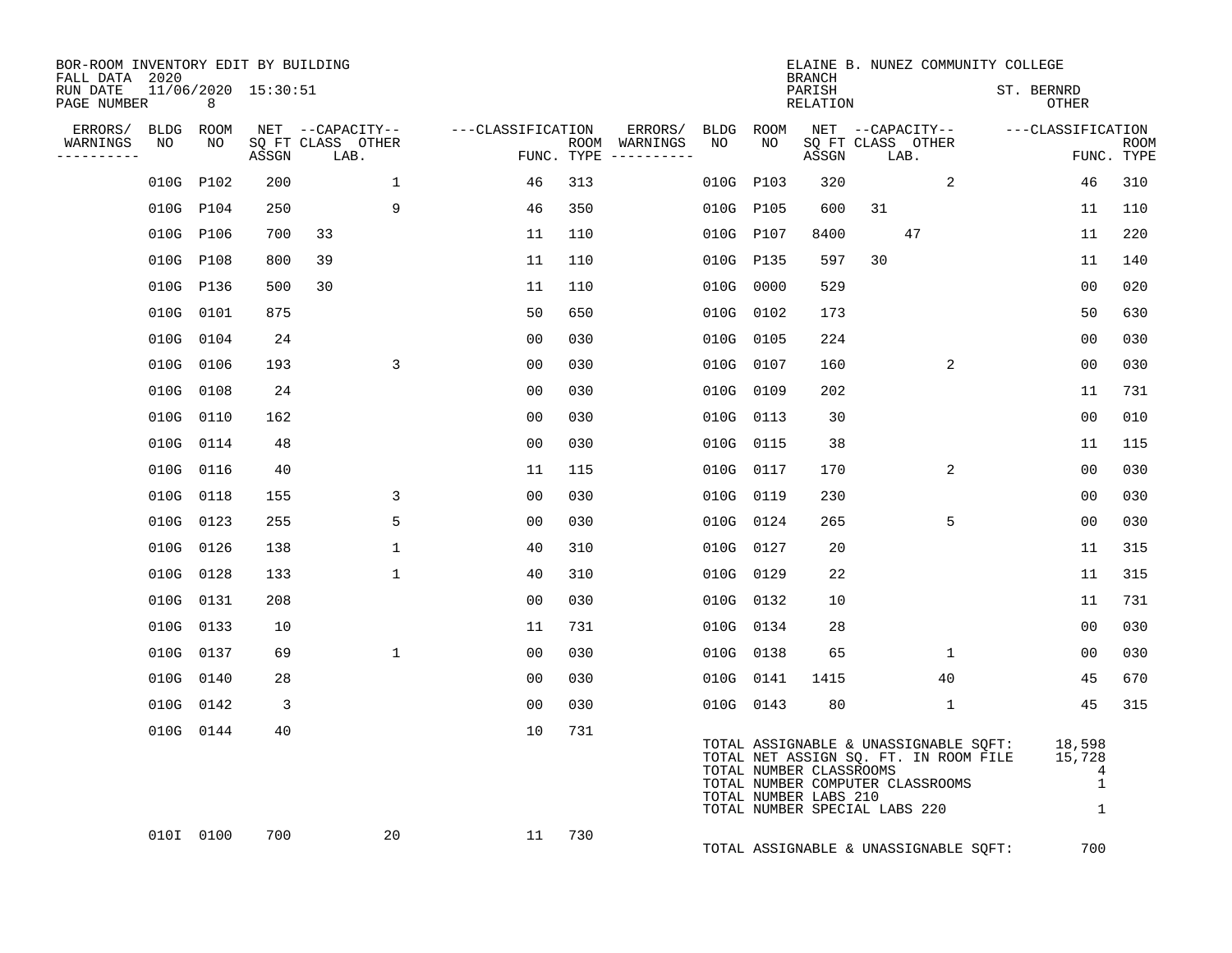| BOR-ROOM INVENTORY EDIT BY BUILDING<br>FALL DATA 2020 |    |                  |      |                      |                                                      |     |         |           |                                                  | <b>BRANCH</b>      |                               | ELAINE B. NUNEZ COMMUNITY COLLEGE                                                                                                                   |                                                                                                                         |        |
|-------------------------------------------------------|----|------------------|------|----------------------|------------------------------------------------------|-----|---------|-----------|--------------------------------------------------|--------------------|-------------------------------|-----------------------------------------------------------------------------------------------------------------------------------------------------|-------------------------------------------------------------------------------------------------------------------------|--------|
| RUN DATE 11/06/2020 15:30:51<br>PAGE NUMBER           |    | 9                |      |                      |                                                      |     |         |           |                                                  | PARISH<br>RELATION |                               |                                                                                                                                                     | ST. BERNRD<br>OTHER                                                                                                     |        |
| WARNINGS                                              | NO |                  |      | NO SQ FT CLASS OTHER | ERRORS/ BLDG ROOM NET --CAPACITY-- ---CLASSIFICATION |     | ERRORS/ |           |                                                  |                    |                               | NO NO SQ FT CLASS OTHER                                                                                                                             | BLDG ROOM NET --CAPACITY-- ---CLASSIFICATION                                                                            |        |
| ----------                                            |    |                  |      | ASSGN LAB.           | ROOM WARNINGS<br>FUNC. TYPE ---------                |     |         |           |                                                  |                    |                               | ASSGN LAB.                                                                                                                                          | ROOM<br>FUNC. TYPE                                                                                                      |        |
|                                                       |    |                  |      |                      |                                                      |     |         |           | TOTAL NUMBER CLASSROOMS<br>TOTAL NUMBER LABS 210 |                    | TOTAL NUMBER SPECIAL LABS 220 | TOTAL NUMBER COMPUTER CLASSROOMS                                                                                                                    | TOTAL NET ASSIGN SQ. FT. IN ROOM FILE 700                                                                               |        |
|                                                       |    | 010J J001        | 720  | 6                    | 93                                                   | 310 |         | 010J J002 | TOTAL NUMBER CLASSROOMS<br>TOTAL NUMBER LABS 210 | 720                | TOTAL NUMBER SPECIAL LABS 220 | 18<br>TOTAL NUMBER COMPUTER CLASSROOMS                                                                                                              | 93<br>010J J002 720 18 93<br>TOTAL ASSIGNABLE & UNASSIGNABLE SQFT: 1,440<br>TOTAL NET ASSIGN SQ. FT. IN ROOM FILE 1,440 | 525    |
|                                                       |    | 010K 000000 1076 |      |                      | 0 <sub>0</sub>                                       | 020 |         |           | TOTAL NUMBER CLASSROOMS<br>TOTAL NUMBER LABS 210 |                    | TOTAL NUMBER SPECIAL LABS 220 | TOTAL NET ASSIGN SQ. FT. IN ROOM FILE<br>TOTAL NUMBER COMPUTER CLASSROOMS                                                                           | TOTAL ASSIGNABLE & UNASSIGNABLE SQFT: 1,076                                                                             |        |
|                                                       |    | 010L 0100        | 319  | 10                   | 11                                                   | 220 |         | 010L 0101 | TOTAL NUMBER CLASSROOMS<br>TOTAL NUMBER LABS 210 | 132                |                               | TOTAL ASSIGNABLE & UNASSIGNABLE SQFT:<br>TOTAL NET ASSIGN SQ. FT. IN ROOM FILE<br>TOTAL NUMBER COMPUTER CLASSROOMS<br>TOTAL NUMBER SPECIAL LABS 220 | 451<br>319<br>$\overline{1}$                                                                                            | 00 030 |
|                                                       |    | 010M 0101        | 1100 | 147                  | 00                                                   | 020 |         | 010M 0102 |                                                  | 160                |                               |                                                                                                                                                     | 00                                                                                                                      | 020    |
|                                                       |    | 010M 0103        | 144  | 2                    | 55                                                   | 313 |         | 010M 0104 |                                                  | 27                 |                               |                                                                                                                                                     | 55                                                                                                                      | 315    |
|                                                       |    | 010M 0105        | 243  | 5                    | 51                                                   | 325 |         | 010M 0106 |                                                  | 95                 |                               | $\overline{3}$                                                                                                                                      | 50                                                                                                                      | 310    |
|                                                       |    | 010M 0107        | 165  |                      | 0 <sub>0</sub>                                       | 020 |         | 010M 0108 |                                                  | 301                |                               | 10 <sup>°</sup>                                                                                                                                     | 55                                                                                                                      | 315    |
|                                                       |    | 010M 0109        | 96   | 3                    | 55                                                   | 313 |         | 010M 0110 |                                                  | 202                |                               |                                                                                                                                                     | 50                                                                                                                      | 315    |
|                                                       |    | 010M 0111        | 114  | 2                    | 50                                                   | 314 |         | 010M 0112 |                                                  | 120                |                               | 3                                                                                                                                                   | 56                                                                                                                      | 314    |
|                                                       |    | 010M 0113        | 130  | 3                    | 56                                                   | 314 |         | 010M 0114 |                                                  | 200                |                               | 10                                                                                                                                                  | 00                                                                                                                      | 020    |
|                                                       |    | 010M 0115        | 1406 |                      | 0 <sub>0</sub>                                       | 020 |         | 010M 0116 |                                                  | 49                 |                               |                                                                                                                                                     | 00                                                                                                                      | 020    |
|                                                       |    | 010M 0117        | 699  | 46                   | 60                                                   | 350 |         | 010M 0118 |                                                  | 224                |                               |                                                                                                                                                     | 00                                                                                                                      | 020    |
|                                                       |    | 010M 0119        | 137  | 3                    | 53                                                   | 314 |         | 010M 0120 |                                                  | 124                |                               | 5                                                                                                                                                   | 53                                                                                                                      | 315    |
|                                                       |    | 010M 0121        | 353  | 20                   | 53                                                   | 315 |         | 010M 0122 |                                                  | 27                 |                               |                                                                                                                                                     | 0 <sub>0</sub>                                                                                                          | 030    |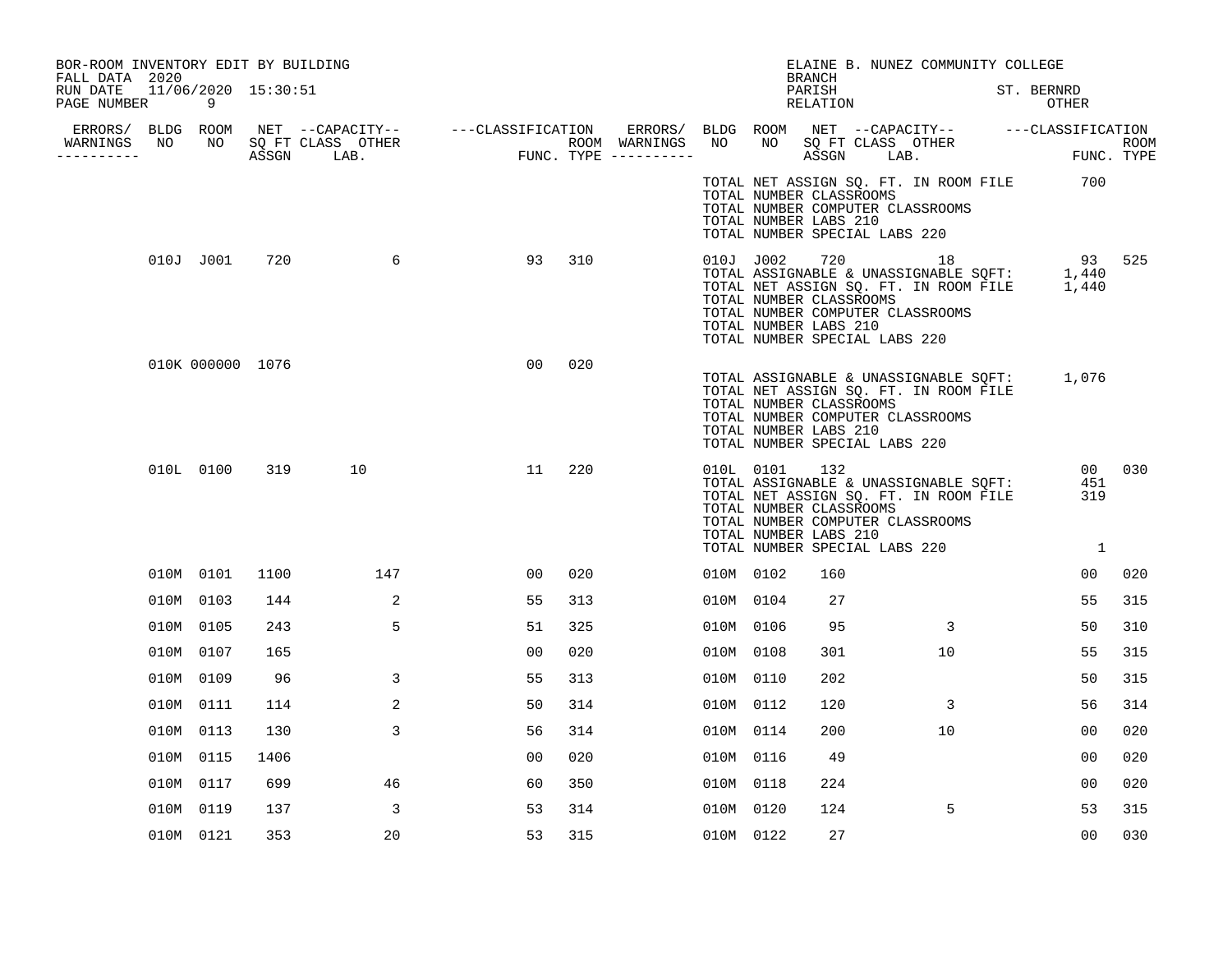| BOR-ROOM INVENTORY EDIT BY BUILDING<br>FALL DATA 2020 |                                        |       |                           |                   |            |                              |             |             | <b>BRANCH</b>             | ELAINE B. NUNEZ COMMUNITY COLLEGE |            |                   |                           |
|-------------------------------------------------------|----------------------------------------|-------|---------------------------|-------------------|------------|------------------------------|-------------|-------------|---------------------------|-----------------------------------|------------|-------------------|---------------------------|
| RUN DATE<br>PAGE NUMBER                               | 11/06/2020 15:30:51<br>10 <sup>°</sup> |       |                           |                   |            |                              |             |             | PARISH<br><b>RELATION</b> |                                   | ST. BERNRD | <b>OTHER</b>      |                           |
| ERRORS/<br><b>BLDG</b>                                | ROOM                                   |       | NET --CAPACITY--          | ---CLASSIFICATION |            | ERRORS/                      | <b>BLDG</b> | <b>ROOM</b> |                           | NET --CAPACITY--                  |            | ---CLASSIFICATION |                           |
| WARNINGS<br>NO<br>----------                          | NO                                     | ASSGN | SQ FT CLASS OTHER<br>LAB. |                   | FUNC. TYPE | ROOM WARNINGS<br>----------- | NO          | NO          | ASSGN                     | SQ FT CLASS OTHER<br>LAB.         |            |                   | <b>ROOM</b><br>FUNC. TYPE |
| 010M                                                  | 0123                                   | 370   |                           | 60                | 650        |                              | 010M        | 0124        | 34                        | 1                                 |            | 0 <sub>0</sub>    | 030                       |
|                                                       | 010M 0125                              | 35    | $\mathbf 1$               | 0 <sub>0</sub>    | 030        |                              | 010M        | 0126        | 18                        |                                   |            | 70                | 315                       |
|                                                       | 010M 0127                              | 101   | $\overline{a}$            | 60                | 310        |                              | 010M        | 0128        | 217                       |                                   |            | 60                | 750                       |
|                                                       | 010M 0129                              | 143   |                           | 0 <sub>0</sub>    | 020        |                              |             | 010M 0130   | 150                       | 3                                 |            | 60                | 315                       |
|                                                       | 010M 0131                              | 22    |                           | 60                | 315        |                              |             | 010M 0132   | 151                       | 3                                 |            | 60                | 313                       |
|                                                       | 010M 0133                              | 156   | 3                         | 60                | 313        |                              |             | 010M 0134   | 174                       | 3                                 |            | 60                | 310                       |
|                                                       | 010M 0135                              | 182   |                           | 0 <sub>0</sub>    | 020        |                              |             | 010M 0136   | 132                       | 9                                 |            | 60                | 350                       |
|                                                       | 010M 0137                              | 263   | 4                         | 60                | 315        |                              |             | 010M 0138   | 236                       | 5                                 |            | 60                | 314                       |
|                                                       | 010M 0139                              | 255   |                           | 0 <sub>0</sub>    | 020        |                              |             | 010M 0140   | 246                       | 5                                 |            | 60                | 314                       |
|                                                       | 010M 0141                              | 117   | 2                         | 60                | 313        |                              |             | 010M 0142   | 144                       | 10                                |            | 50                | 350                       |
|                                                       | 010M 0143                              | 193   |                           | 00                | 020        |                              |             | 010M 0144   | 71                        |                                   |            | 0 <sub>0</sub>    | 020                       |
|                                                       | 010M 0145                              | 149   | 3                         | 50                | 310        |                              |             | 010M 0146   | 199                       | 4                                 |            | 51                | 314                       |
|                                                       | 010M 0147                              | 188   |                           | 0 <sub>0</sub>    | 020        |                              | 010M        | 0148        | 145                       | 3                                 |            | 54                | 315                       |
|                                                       | 010M 0149                              | 818   |                           | 54                | 315        |                              |             | 010M 0150   | 142                       | 3                                 |            | 54                | 314                       |
|                                                       | 010M 0151                              | 143   | 3                         | 54                | 314        |                              |             | 010M 0152   | 59                        |                                   |            | 60                | 730                       |
|                                                       | 010M 0153                              | 223   | 5                         | 0 <sub>0</sub>    | 030        |                              |             | 010M 0154   | 50                        |                                   |            | 0 <sub>0</sub>    | 020                       |
|                                                       | 010M 0155                              | 223   | 5                         | 0 <sub>0</sub>    | 030        |                              |             | 010M 0156   | 35                        |                                   |            | 0 <sub>0</sub>    | 010                       |
| 010M                                                  | 0157                                   | 59    |                           | 60                | 730        |                              |             | 010M 0158   | 33                        |                                   |            | 0 <sub>0</sub>    | 020                       |
|                                                       | 010M 0159                              | 96    |                           | 0 <sub>0</sub>    | 020        |                              |             | 010M 0160   | 1219                      | 160                               |            | 0 <sub>0</sub>    | 020                       |
| 010M                                                  | 0201                                   | 1072  |                           | 0 <sub>0</sub>    | 020        |                              |             | 010M 0202   | 96                        |                                   |            | 0 <sub>0</sub>    | 020                       |
|                                                       | 010M 0203                              | 918   | 2                         | 0 <sub>0</sub>    | 020        |                              |             | 010M 0204   | 200                       | 4                                 |            | 60                | 310                       |
| 010M                                                  | 0205                                   | 258   | 9                         | 60                | 350        |                              | 010M        | 0206        | 154                       | 3                                 |            | 60                | 313                       |
|                                                       | 010M 0207                              | 108   | 3                         | 60                | 350        |                              | 010M        | 0208        | 124                       |                                   |            | 60                | 650                       |
| 010M                                                  | 0209                                   | 40    |                           | 60                | 730        |                              |             | 010M 0210   | 158                       | 3                                 |            | 60                | 314                       |
| 010M                                                  | 0211                                   | 114   | 8                         | 60                | 313        |                              |             | 010M 0212   | 209                       | 5                                 |            | 14                | 325                       |
|                                                       | 010M 0213                              | 97    | $\overline{2}$            | 60                | 310        |                              |             | 010M 0214   | 362                       |                                   |            | 0 <sub>0</sub>    | 020                       |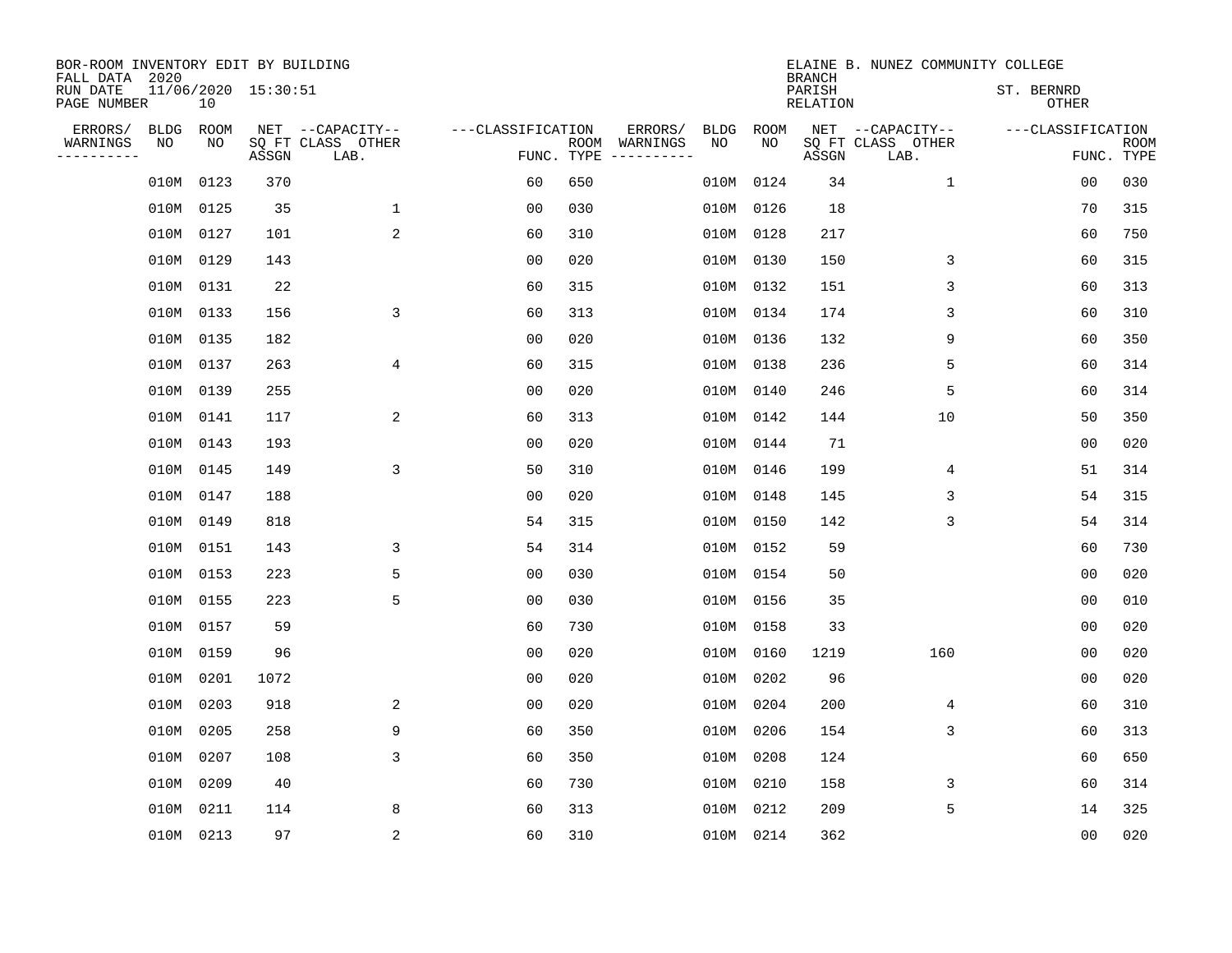| BOR-ROOM INVENTORY EDIT BY BUILDING<br>FALL DATA 2020 |             |      |                     |                           |                   |     |                                      |             |             | <b>BRANCH</b>             | ELAINE B. NUNEZ COMMUNITY COLLEGE                                              |                            |                  |                           |
|-------------------------------------------------------|-------------|------|---------------------|---------------------------|-------------------|-----|--------------------------------------|-------------|-------------|---------------------------|--------------------------------------------------------------------------------|----------------------------|------------------|---------------------------|
| RUN DATE<br>PAGE NUMBER                               |             | 11   | 11/06/2020 15:30:51 |                           |                   |     |                                      |             |             | PARISH<br><b>RELATION</b> |                                                                                | ST. BERNRD<br><b>OTHER</b> |                  |                           |
| ERRORS/                                               | <b>BLDG</b> | ROOM |                     | NET --CAPACITY--          | ---CLASSIFICATION |     | ERRORS/                              | <b>BLDG</b> | <b>ROOM</b> |                           | NET --CAPACITY--                                                               | ---CLASSIFICATION          |                  |                           |
| WARNINGS<br>----------                                | NO          | NO.  | ASSGN               | SO FT CLASS OTHER<br>LAB. |                   |     | ROOM WARNINGS<br>FUNC. TYPE $------$ | NO          | NO.         | ASSGN                     | SO FT CLASS OTHER<br>LAB.                                                      |                            |                  | <b>ROOM</b><br>FUNC. TYPE |
|                                                       | 010M        | 0215 | 813                 | 16                        | 60                | 313 |                                      | 010M        | 0216        | 125                       | 3                                                                              |                            | 62               | 314                       |
|                                                       | 010M        | 0217 | 194                 | 4                         | 62                | 314 |                                      |             | 010M 0218   | 128                       | 3                                                                              |                            | 62               | 313                       |
|                                                       | 010M        | 0219 | 118                 | 8                         | 60                | 350 |                                      |             | 010M 0220   | 112                       | 2                                                                              |                            | 60               | 310                       |
|                                                       | 010M        | 0221 | 100                 |                           | 60                | 315 |                                      |             | 010M 0222   | 224                       |                                                                                |                            | 0 <sub>0</sub>   | 020                       |
|                                                       | 010M 0223   |      | 190                 |                           | 0 <sub>0</sub>    | 020 |                                      |             | 010M 0224   | 139                       | 3                                                                              |                            | 60               | 315                       |
|                                                       | 010M 0225   |      | 150                 |                           | 60                | 315 |                                      |             | 010M 0226   | 24                        |                                                                                |                            | 0 <sub>0</sub>   | 010                       |
|                                                       | 010M 0227   |      | 156                 | 3                         | 00                | 030 |                                      |             | 010M 0228   | 156                       | 3                                                                              |                            | 00               | 030                       |
|                                                       | 010M        | 0229 | 92                  |                           | 0 <sub>0</sub>    | 020 |                                      | 010M        | 0230        | 74                        |                                                                                |                            | 0 <sub>0</sub>   | 030                       |
|                                                       | 010M 0231   |      | 261                 |                           | 0 <sub>0</sub>    | 020 |                                      |             | 010M 0232   | 1208                      |                                                                                |                            | 0 <sub>0</sub>   | 030                       |
|                                                       | 010M 0233   |      | 73                  |                           | 0 <sub>0</sub>    | 030 |                                      |             | 010M 0234   | 370                       | 10                                                                             |                            | 60               | 650                       |
|                                                       | 010M 0235   |      | 101                 |                           | 60                | 315 |                                      |             | 010M 0236   | 101                       |                                                                                |                            | 60               | 315                       |
|                                                       | 010M        | 0237 | 104                 | 2                         | 62                | 314 |                                      | 010M        | 0238        | 119                       | 8                                                                              |                            | 60               | 350                       |
|                                                       | 010M 0239   |      | 60                  |                           | 0 <sub>0</sub>    | 030 |                                      | 010M        | 0240        | 360                       | 6                                                                              |                            | 0 <sub>0</sub>   | 020                       |
|                                                       | 010M 0241   |      | 63                  |                           | 00                | 030 |                                      | 010M        | 0242        | 134                       |                                                                                |                            | 60               | 315                       |
|                                                       | 010M 0243   |      | 64                  |                           | 0 <sub>0</sub>    | 020 |                                      | 010M        | 0244        | 120                       | 2                                                                              |                            | 62               | 314                       |
|                                                       | 010M        | 0245 | 115                 | $\mathbf{1}$              | 60                | 310 |                                      | 010M        | 0246        | 128                       | 6                                                                              |                            | 0 <sub>0</sub>   | 020                       |
|                                                       | 010M 0247   |      | 51                  |                           | 0 <sub>0</sub>    | 020 |                                      |             | 010M 0248   | 192                       |                                                                                |                            | 60               | 315                       |
|                                                       | 010M        | 0249 | 190                 |                           | 60                | 315 |                                      | 010M        | 0250        | 218                       | 5                                                                              |                            | 60               | 314                       |
|                                                       | 010M 0251   |      | 367                 | 6                         | 60                | 310 |                                      |             | 010M 0252   | 218                       | 5                                                                              |                            | 65               | 325                       |
|                                                       | 010M        | 0253 | 247                 | 5                         | 60                | 325 |                                      | 010M        | 0254        | 162                       | 3                                                                              |                            | 65               | 314                       |
|                                                       | 010M 0255   |      | 154                 | 2                         | 0 <sub>0</sub>    | 020 |                                      |             | 010M 0256   | 329                       | 22                                                                             |                            | 60               | 325                       |
|                                                       | 010M        | 0257 | 157                 |                           | 61                | 315 |                                      |             | 010M 0258   | 217                       |                                                                                |                            | 0 <sub>0</sub>   | 020                       |
|                                                       | 010M        | 0259 | 71                  |                           | 0 <sub>0</sub>    | 020 |                                      |             | 010M 0301   | 108                       |                                                                                |                            | 0 <sub>0</sub>   | 020                       |
|                                                       | 010M 0302   |      | 2264                |                           | 0 <sub>0</sub>    | 030 |                                      |             |             | TOTAL NUMBER CLASSROOMS   | TOTAL ASSIGNABLE & UNASSIGNABLE SQFT:<br>TOTAL NET ASSIGN SQ. FT. IN ROOM FILE |                            | 28,338<br>13,581 |                           |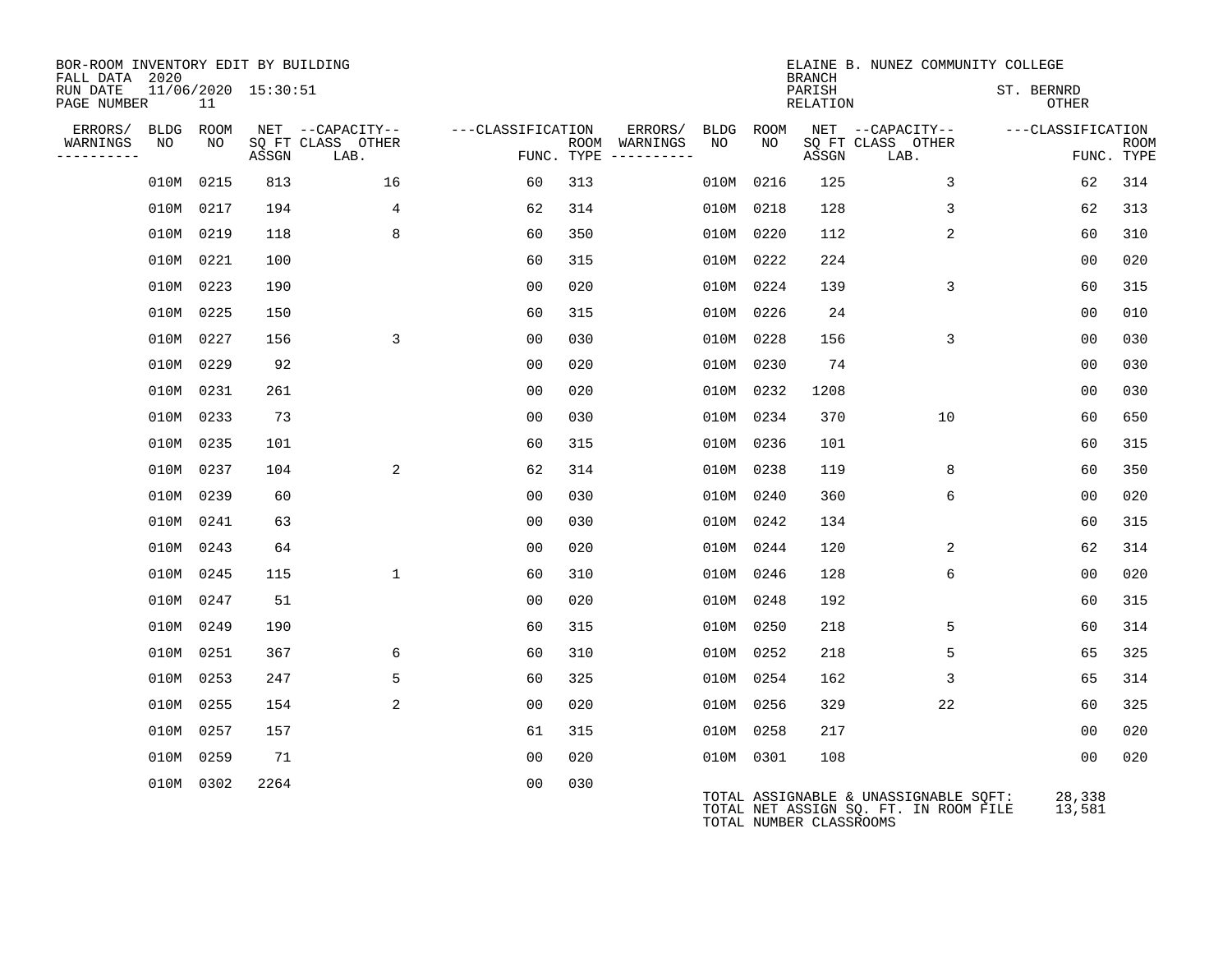| BOR-ROOM INVENTORY EDIT BY BUILDING<br>FALL DATA 2020 |                 |                     |                                               |                   |     |                                                 |                 |                       | <b>BRANCH</b>             | ELAINE B. NUNEZ COMMUNITY COLLEGE                                 |              |                            |                           |
|-------------------------------------------------------|-----------------|---------------------|-----------------------------------------------|-------------------|-----|-------------------------------------------------|-----------------|-----------------------|---------------------------|-------------------------------------------------------------------|--------------|----------------------------|---------------------------|
| RUN DATE<br>PAGE NUMBER                               | 12              | 11/06/2020 15:30:51 |                                               |                   |     |                                                 |                 |                       | PARISH<br><b>RELATION</b> |                                                                   |              | ST. BERNRD<br><b>OTHER</b> |                           |
| ERRORS/<br>NO<br>WARNINGS<br>----------               | BLDG ROOM<br>NO | ASSGN               | NET --CAPACITY--<br>SQ FT CLASS OTHER<br>LAB. | ---CLASSIFICATION |     | ERRORS/<br>ROOM WARNINGS<br>FUNC. TYPE $------$ | BLDG ROOM<br>NO | NO                    | ASSGN                     | NET --CAPACITY--<br>SQ FT CLASS OTHER<br>LAB.                     |              | ---CLASSIFICATION          | <b>ROOM</b><br>FUNC. TYPE |
|                                                       |                 |                     |                                               |                   |     |                                                 |                 | TOTAL NUMBER LABS 210 |                           | TOTAL NUMBER COMPUTER CLASSROOMS<br>TOTAL NUMBER SPECIAL LABS 220 |              |                            |                           |
|                                                       | 0100 0101       | 428                 |                                               | 0 <sub>0</sub>    | 020 |                                                 | 0100 0102       |                       | 1400                      | 50                                                                |              | 43                         | 210                       |
|                                                       | 0100 0103       | 140                 | 3                                             | 40                | 310 |                                                 |                 | 0100 0104             | 98                        |                                                                   | 2            | 43                         | 615                       |
| 0100                                                  | 0105            | 181                 |                                               | 43                | 215 |                                                 | 0100            | 0106                  | 257                       |                                                                   | 5            | 0 <sub>0</sub>             | 030                       |
|                                                       | 0100 0107       | 32                  |                                               | 0 <sub>0</sub>    | 010 |                                                 |                 | 0100 0108             | 225                       |                                                                   | 4            | 0 <sub>0</sub>             | 030                       |
|                                                       | 0100 0109       | 211                 |                                               | 40                | 615 |                                                 | 0100            | 0110                  | 128                       |                                                                   | $\mathbf{1}$ | 40                         | 615                       |
|                                                       | 0100 0111       | 130                 | 2                                             | 40                | 615 |                                                 | 0100            | 0112                  | 548                       | 30                                                                |              | 11                         | 110                       |
| 0100                                                  | 0113            | 164                 | $\mathbf{1}$                                  | 43                | 115 |                                                 | 0100            | 0114                  | 114                       |                                                                   | 1            | 43                         | 420                       |
| 0100                                                  | 0115            | 136                 | 2                                             | 40                | 310 |                                                 |                 | 0100 0116             | 119                       |                                                                   | 3            | 14                         | 310                       |
| 0100                                                  | 0117            | 83                  | 2                                             | 40                | 315 |                                                 |                 | 0100 0118             | 311                       |                                                                   | 8            | 40                         | 350                       |
| 0100                                                  | 0119            | 115                 | 3                                             | 14                | 310 |                                                 |                 | 0100 0120             | 473                       | 24                                                                |              | 11                         | 110                       |
| 0100                                                  | 0121            | 388                 | 10                                            | 11                | 280 |                                                 |                 | 0100 0122             | 91                        | 10                                                                |              | 11                         | 280                       |
| 0100                                                  | 0123            | 71                  | $\mathbf{1}$                                  | 0 <sub>0</sub>    | 030 |                                                 |                 | 0100 0124             | 624                       | 25                                                                |              | 11                         | 210                       |
|                                                       | 0100 0125       | 71                  | $\mathbf 1$                                   | 0 <sub>0</sub>    | 030 |                                                 |                 | 0100 0126             | 47                        |                                                                   | 1            | 0 <sub>0</sub>             | 030                       |
|                                                       | 0100 0127       | 96                  | 2                                             | 40                | 310 |                                                 | 0100            | 0128                  | 518                       |                                                                   |              | 90                         | 635                       |
|                                                       | 0100 0129       | 73                  |                                               | 90                | 635 |                                                 |                 | 0100 0130             | 1531                      |                                                                   | 60           | 52                         | 650                       |
|                                                       | 0100 0131       | 452                 |                                               | 0 <sub>0</sub>    | 020 |                                                 | 0100            | 0132                  | 419                       |                                                                   |              | 0 <sub>0</sub>             | 020                       |
|                                                       | 0100 0133       | 184                 |                                               | 0 <sub>0</sub>    | 020 |                                                 |                 | 0100 0134             | 218                       |                                                                   |              | 0 <sub>0</sub>             | 020                       |
| 0100                                                  | 0135            | 99                  | $\mathbf{1}$                                  | 50                | 310 |                                                 | 0100            | 0136                  | 38                        |                                                                   |              | 0 <sub>0</sub>             | 020                       |
|                                                       | 0100 0137       | 39                  |                                               | 0 <sub>0</sub>    | 030 |                                                 |                 | 0100 0139             | 189                       |                                                                   |              | 0 <sub>0</sub>             | 020                       |
| 0100                                                  | 0201            | 1445                |                                               | 0 <sub>0</sub>    | 020 |                                                 | 0100            | 0202                  | 157                       |                                                                   |              | 0 <sub>0</sub>             | 030                       |
|                                                       | 0100 0203       | 95                  |                                               | 0 <sub>0</sub>    | 030 |                                                 |                 | 0100 0204             | 252                       |                                                                   |              | 0 <sub>0</sub>             | 030                       |
| 0100                                                  | 0205            | 133                 |                                               | 11                | 115 |                                                 | 0100            | 0206                  | 108                       |                                                                   |              | 00                         | 020                       |
| 0100                                                  | 0207            | 600                 | 20                                            | 11                | 270 |                                                 | 0100            | 0208                  | 64                        |                                                                   |              | 11                         | 260                       |
|                                                       | 0100 0209       | 789                 | 20                                            | 11                | 270 |                                                 | 0100 0210       |                       | 975                       | 25                                                                |              | 11                         | 270                       |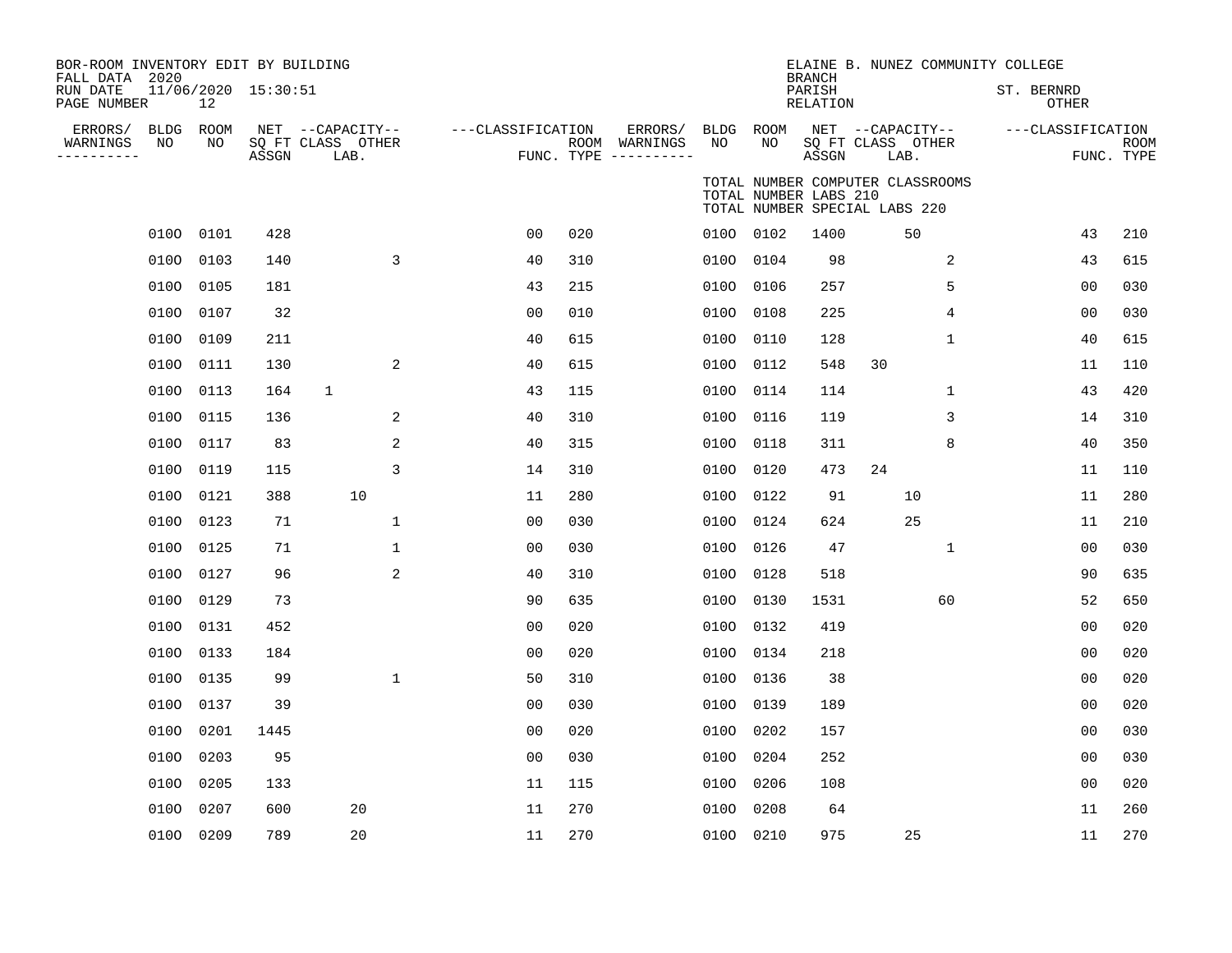| BOR-ROOM INVENTORY EDIT BY BUILDING<br>FALL DATA 2020<br>11/06/2020 15:30:51<br>RUN DATE<br>PAGE NUMBER<br>13 |      |            |       |    |                                               |                   |            |                                              |           |                                                  | ELAINE B. NUNEZ COMMUNITY COLLEGE<br><b>BRANCH</b><br>PARISH<br>RELATION |                                                                                                                                                     |                                            | ST. BERNRD<br><b>OTHER</b> |  |
|---------------------------------------------------------------------------------------------------------------|------|------------|-------|----|-----------------------------------------------|-------------------|------------|----------------------------------------------|-----------|--------------------------------------------------|--------------------------------------------------------------------------|-----------------------------------------------------------------------------------------------------------------------------------------------------|--------------------------------------------|----------------------------|--|
| ERRORS/ BLDG<br>WARNINGS<br>----------                                                                        | NO   | ROOM<br>NO | ASSGN |    | NET --CAPACITY--<br>SQ FT CLASS OTHER<br>LAB. | ---CLASSIFICATION | FUNC. TYPE | ERRORS/ BLDG<br>ROOM WARNINGS<br>----------- | NO        | ROOM<br>NO                                       | ASSGN                                                                    | NET --CAPACITY-- ---CLASSIFICATION<br>SQ FT CLASS OTHER<br>LAB.                                                                                     |                                            | <b>ROOM</b><br>FUNC. TYPE  |  |
|                                                                                                               |      | 0100 0211  | 525   | 17 |                                               | 11                | 140        |                                              | 0100 0212 |                                                  | 743                                                                      | 24                                                                                                                                                  | 11                                         | 270                        |  |
|                                                                                                               |      | 0100 0213  | 106   |    | 2                                             | 40                | 310        |                                              |           | 0100 0214                                        | 210                                                                      | 2                                                                                                                                                   | 00                                         | 030                        |  |
|                                                                                                               | 0100 | 0215       | 40    |    |                                               | 0 <sub>0</sub>    | 010        |                                              |           | 0100 0216                                        | 219                                                                      | $\overline{3}$                                                                                                                                      | 0 <sub>0</sub>                             | 030                        |  |
|                                                                                                               |      | 0100 0219  | 9     |    |                                               | 0 <sub>0</sub>    | 030        |                                              |           | 0100 105B                                        | 12                                                                       |                                                                                                                                                     | 43                                         | 215                        |  |
|                                                                                                               |      | 0100 109B  | 81    |    |                                               | 0 <sub>0</sub>    | 020        |                                              |           | 0100 124B                                        | 54                                                                       |                                                                                                                                                     | 11                                         | 115                        |  |
|                                                                                                               |      | 0100 128B  | 42    |    |                                               | 90                | 635        |                                              |           | TOTAL NUMBER CLASSROOMS<br>TOTAL NUMBER LABS 210 |                                                                          | TOTAL ASSIGNABLE & UNASSIGNABLE SOFT:<br>TOTAL NET ASSIGN SQ. FT. IN ROOM FILE<br>TOTAL NUMBER COMPUTER CLASSROOMS<br>TOTAL NUMBER SPECIAL LABS 220 | 17,100<br>11,814<br>2<br>$\mathbf{1}$<br>2 |                            |  |
|                                                                                                               | 010P | 0001       | 164   |    | 2                                             | 72                | 310        |                                              | 010P      | 0002                                             | 152                                                                      | $\overline{4}$                                                                                                                                      | 63                                         | 310                        |  |
|                                                                                                               | 010P | 0003       | 192   |    | 5                                             | 72                | 310        |                                              | 010P      | 0004                                             | 166                                                                      | 3                                                                                                                                                   | 73                                         | 310                        |  |
|                                                                                                               | 010P | 0005       | 110   |    | $\mathbf{1}$                                  | 70                | 315        |                                              | 010P      | 0006                                             | 33                                                                       | $\mathbf{1}$                                                                                                                                        | 0 <sub>0</sub>                             | 030                        |  |
|                                                                                                               | 010P | 0007       | 98    |    | $\mathbf{1}$                                  | 00                | 030        |                                              | 010P      | 0008                                             | 52                                                                       | $\mathbf{1}$                                                                                                                                        | 0 <sub>0</sub>                             | 030                        |  |
|                                                                                                               | 010P | 0009       | 150   |    | $7\phantom{.0}$                               | 70                | 555        |                                              | 010P      | 0010                                             | 483                                                                      |                                                                                                                                                     | 0 <sup>0</sup>                             | 020                        |  |
|                                                                                                               | 010P | 0200       | 1400  |    |                                               | 70                | 730        |                                              |           | TOTAL NUMBER CLASSROOMS<br>TOTAL NUMBER LABS 210 |                                                                          | TOTAL ASSIGNABLE & UNASSIGNABLE SOFT:<br>TOTAL NET ASSIGN SO. FT. IN ROOM FILE<br>TOTAL NUMBER COMPUTER CLASSROOMS                                  | 3,000<br>2,334                             |                            |  |

TOTAL NUMBER SPECIAL LABS 220